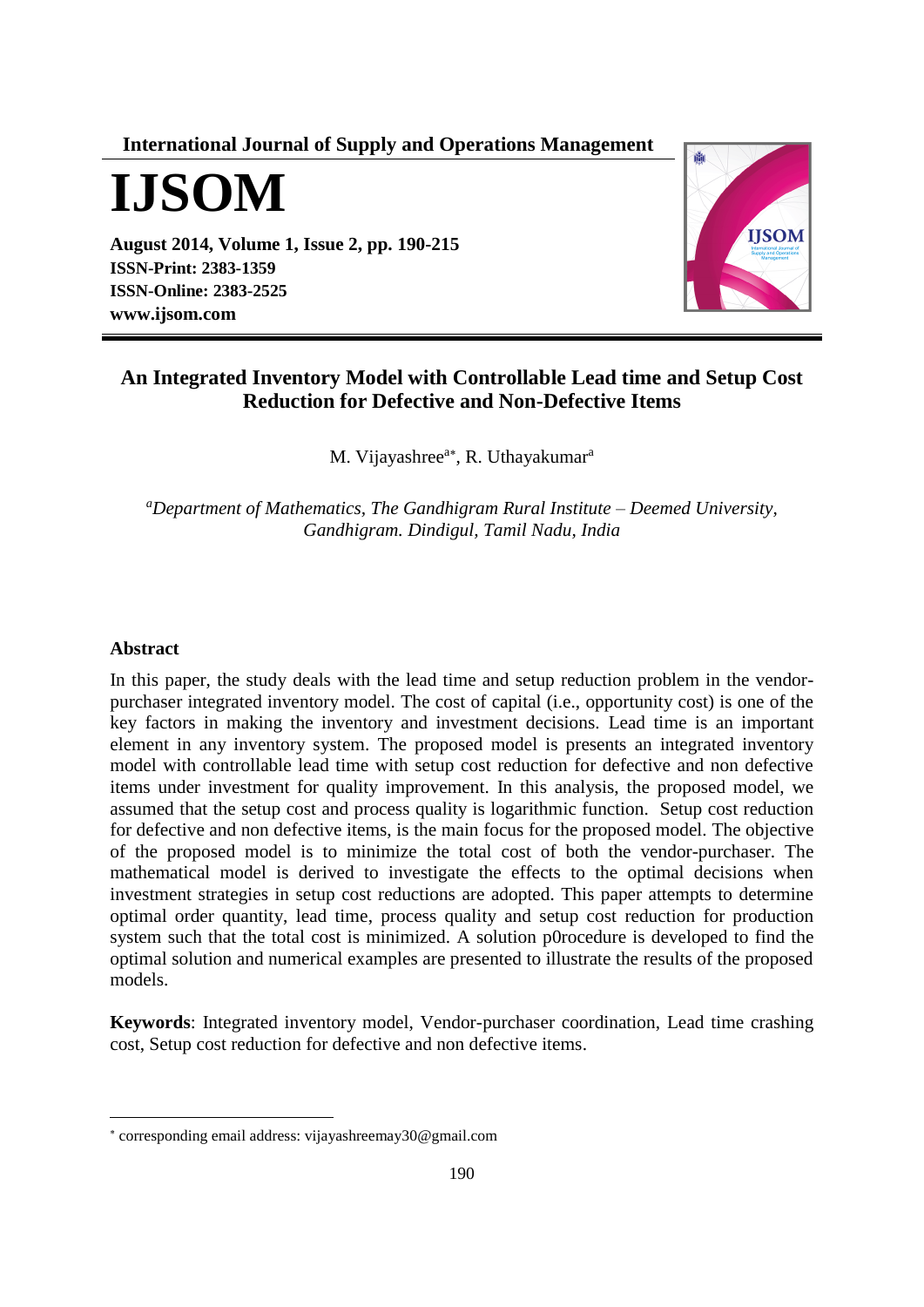# **1. Introduction**

In modern production management, controllable lead time and setup cost reduction are keys to business success and have attracted considerable research attention. Setup cost reduction is one of the important production activities in an integrated inventory control. Setup time reduction in manufacturing operations is widely recognized to provide significant benefits in areas such as cost, agility and quality. Many techniques are available to improve setup time such as a revising setup procedure, modifying tooling for standardized locating and clamping, or introducing robotic change over equipment, to name a few. Each technique will provide a certain level of benefit, and has associated costs. Given that, the goal of the firm is to select the setup cost reduction techniques that will minimize their overall costs.

In traditional economic order quantity (EOQ) and economic production quantity (EPQ) models, most of the literature treating inventory problem, either in deterministic or probability models, the stock out or setup cost are regarded as prescribed constants and equal at the optimum. In modern production management, controllable lead time and ordering cost reduction and setup cost reduction are keys to business success and have attracted considerable research attention. Ordering quantity, service level and business competitiveness can be shown to possibly be influenced directly or indirectly via lead-time and or ordering cost control. The integrated inventory models treat the ordering cost and setup cost /or lead time as constants. However, in some practical situations, lead time and ordering cost can be controlled and reduced in various ways. However, in practice, setup cost can be controlled and reduced through various efforts such as worker training, procedural change and specialized equipment acquisition. Through the Japanese experience of Just-in-Time (JIT) production, the advantages and benefits associated with efforts to reduce the setup cost can be clearly supposed. The **Just-in-Time** (JIT) system plays an important role in present supply chain management. One of the major tasks of maintaining the competitive advantages of JIT production is to compress the lead time needed to perform activities associated with delivering high-quality products to customers. In the dynamic, competitive environment, successful companies have devoted considerable attention to reducing inventory cost and lead time and improving quality simultaneously. In recent years, industries have devoted considerable attention to reducing inventory cost. We have developed an integrated inventory model with controllable lead time with setup cost reduction for defective and non-defective items.

# **2. Literature Review**

In recent years, most inventory problems have their focus on the integration between the vendor and the buyer. For the supply chain management, establishment of long term strategic partnerships between the buyer and the vendor is advantageous for the two parties regarding costs, and therefore profits since both parties, cooperate and share information with each other to achieve improved benefits. In Several researchers have shown that the buyer and the vendor can achieve their own minimum total cost, or increase their mutual benefit through strategic cooperation with each other. In the current supply chain management (SCM) environment, companies are using JIT production to gain and maintain a completive advantage. JIT requires a spirit of cooperation between the buyer and the vendor, and it has been shown that forming a partnership between the buyer and the vendor is helpful in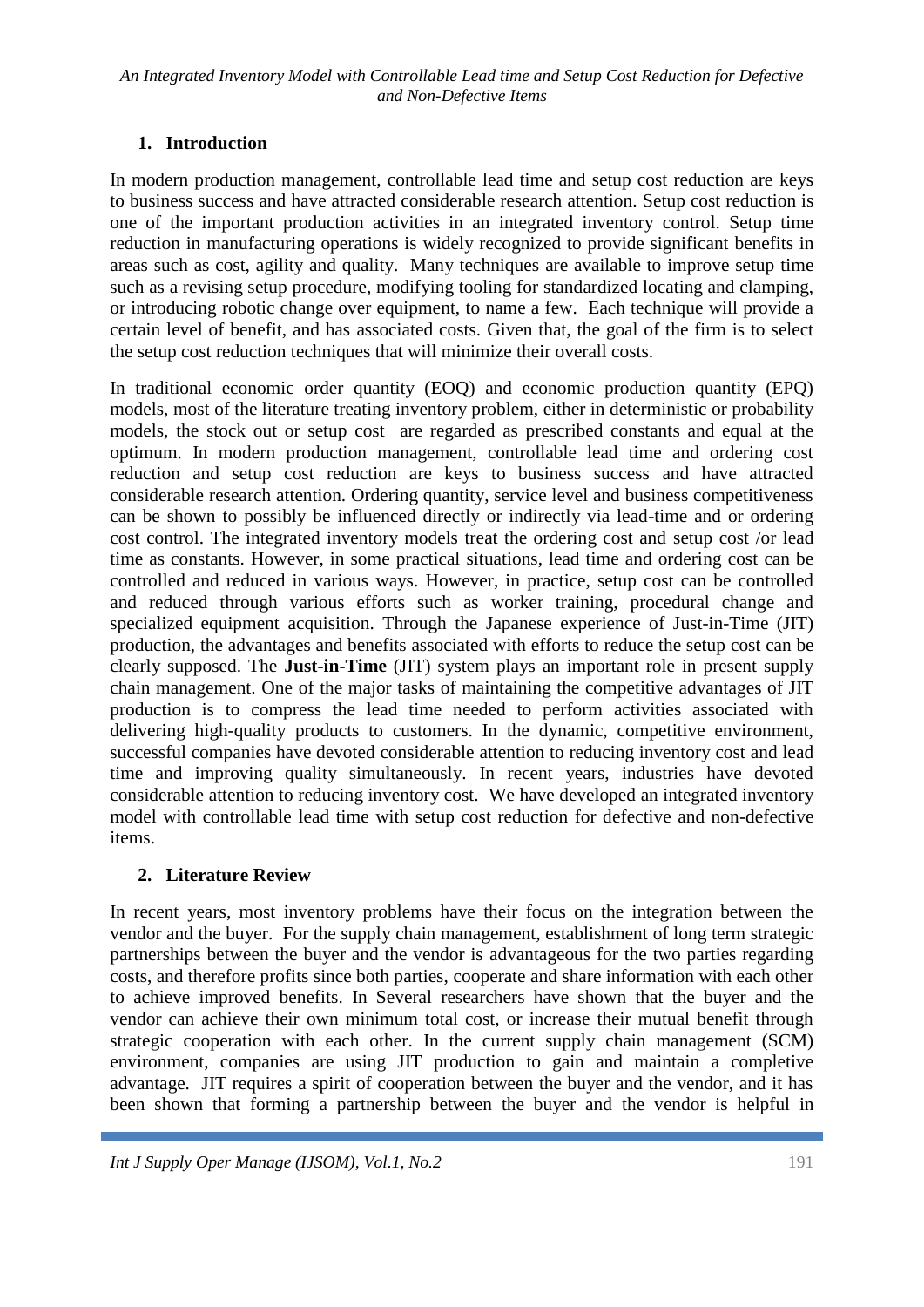achieving substantial benefits for both [Goyal (1992)]. In this complex environment, successful companies have devoted considerable attention to reducing inventory cost and improving quality simultaneously. The Japanese have successfully introduced the just-in-time (JIT) manufacturing philosophy which calls for small production quantities and low inventories. Small production quantities reduce rework and scrap and provide flexibility with frequent production runs. It is well known that setup costs/times must be reduced in order to reduce production quantities. Setup costs/times are costs/times that it takes to go from the production of the last good piece of a prior run to the first good piece of a new production run. The reduced setup cost can hence result in benefits such as less investment in inventory, improved quality, and flexibility [Hall (1983) and Schonberger (1982)]. This research focused on only one aspect of the advantage of reducing setup costs/times, namely reduced inventory related costs. In the classical economic order quantity (EOQ) models, the vendor's and buyer's inventory problems are treated in separately and the EOQ formula can give an optimal solution for them respectively. This independent decision behavior usually cannot assure that the two parties as a whole reach the optimal status. Therefore, during the past four decades, many researchers pay more attention on the problem of joint replenishment that minimizes the total relevant costs for the vendor and the buyer.

The integration between vendor and buyer for improving the performance of inventory control has received a great deal of attention to the integrated approach has been examined for years. Goyal (1976) is among the first researchers who analyzed an integrated inventory model for single vendor and single buyer system. The framework he proposed has encouraged many researchers to present various types of integrated inventory system. For instance, Banerjee (1986) assumed that the vendor manufactures at a finite rate and considered a joint economic lot-size model in which a vendor produces to order for a buyer on lot-for-lot basis. Goyal (1988) relaxed the lot-for-lot policy and suggested that vendor's economic production quantity should be an integer multiple of buyer purchase quantity. As a result of using the approach suggested in Goyal's (1988) model, significant reduction in inventory cost can be achieved. Later, numerous researchers [see Goyal (2000), Hoque (2006), Pandey (2007), Tang (2004), Teng (2011) and Tsou (2009)] addressed integrated production-distribution inventory models extending the ideal of Goyal (1988) under various assumptions.

Lead time reduction is another important production activity in an integrated inventory control. Lead time can be reduced by an additional crashing cost; In other words, lead time is controllable. According to Hsu et al. (2009), crashing cost could be expenditures on equipment improvement, information technology, order expedite, or special shipping and handling. By shortening lead time, buyers can lower the safety stock, reduce the out-of-stock loss, improve the customer service level and increase the competitive advantage of business. Therefore, lead time reduction has been one of the most offered themes for both researchers and practitioners. Lead time is another essential factor in any supply chain and inventory management system. It generally consists of numerous constituents, such as order preparation, supplier lead time, delivery and setup time. Controlling lead time properly and taking the optimal order quantity are very important in attaining the minimum total inventory cost. The issue of lead time reduction has received a lot of interest in recent years. Lead time reduction has numerous benefits including quickly filled customer orders and reducing the finished goods inventory level. Lead time management is a significant issue in production and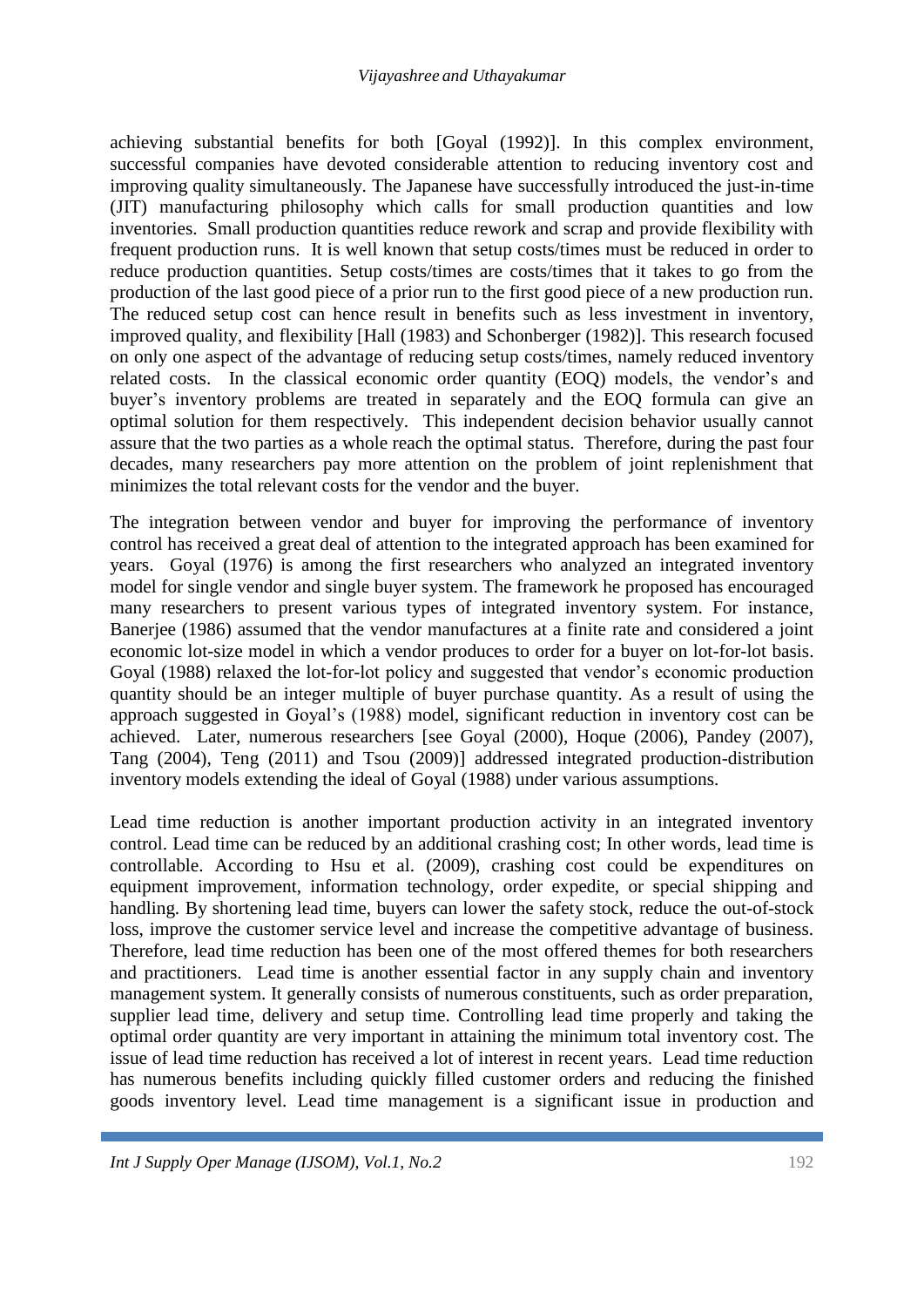operation management. In fact, lead time usually consists of the following components [Tersine (1994)]: order preparation, order transit, supplier lead time, delivery time, and setup time. In many practical situations, lead time can be reduced at an added crashing cost; in other words, it is controllable. By shortening the lead time, we can lower the safety stock, reduce the stockout loss and improve the customer service level so as to gain competitive edges in business. The Japanese experience of using Just-in-Time (JIT) production showed that the benefits associated with lead time control are clear. Therefore, reducing lead time is both necessary and beneficial. Inventory models incorporating lead time as a decision variable were developed by several researchers. Liao et al. (1991) first devised a probability inventory model in which lead time was the unique decision variable. Ben-Daya et al. (1994) extended Liao et al. (1991) model by considering both lead time and order quantity as decision variables. Later, some studies [Moon (1998), Ouyang (1999<sup>b</sup>), Ouyang (1999<sup>c</sup>), Ouyang  $(2000)$  and Ouyang  $(1999<sup>d</sup>)$ ] in the field of lead time reduction generalized Ben-Daya et al. (1994) model by allowing reorder point as one of the decision variables. Later, many researchers (see Glock (2012), Ho (2009), and Ouyang (2007)) investigated various integrated production-inventory models for lead time reduction in single-vendor single-buyer supply chain. In the recent year, Glock (2012<sup>a</sup>) developed the joint economic lot size problem. And also Glock (2012) developed lead time reduction strategies in a single-vendor- single buyer integrated inventory model with lot size-dependent lead time and stochastic demand. Hoque (2013) developed a vendor buyer integrated production inventory model with normal distribution of lead time.

The Just-in-Time (JIT) system has received a great deal of attention in the field of production /inventory management. From an inventory standpoint, the ultimate goal of JIT is to produce/order small lot-size and to reduce inventory level, which can be achieved by reducing setup cost. In the literature, many authors have presented the analytical models to discuss the effects of investing in reduce setup cost. The initial result in the development of the setup cost reduction model is that of Porteus (1985) who introduced the concept and developed a framework of investing in reducing setup cost on EOQ model. The framework has encourage many researchers, such as Keller et al. (1988), Narsi et al. (1990), Kim et al. (1992) and Paknejad et al. (1987) to examine setup cost reduction. Then, Ouyang et al. (1999<sup>a</sup>) investigated the influence of ordering cost reduction on modified continuous review inventory systems involving variable lead time with partial backorders. Later, Woo et al. (2001) developed an integrated inventory model for a single vendor and multiple buyers with ordering cost/setup cost reduction. Zhang (2007) extended Woo et al.'s (2001) model by relaxing the assumption that the cycle times for all buyers and the vendor are the same. Later, some researchers [see Chang (2006), Coates (1996) and Kim et al. (1992)] addressed setup cost/ordering cost reduction inventory models under various assumptions.

Quality has been highly emphasized in modern production/inventory management systems. Also, it has been evidenced that the success of **Just-In-Time (JIT)** production is partly based on the belief that quality is a controllable factor, which can be improved through various efforts such as worker training and specialized equipment acquisition. In the classical **Economic Order Quantity (EOQ)** model, the quality-related issue is often neglected; it implicitly assumes that quality is fixed at an optimal level (i.e., all items are assumed with perfect quality) and not controllable. However, this may not be true. In a real production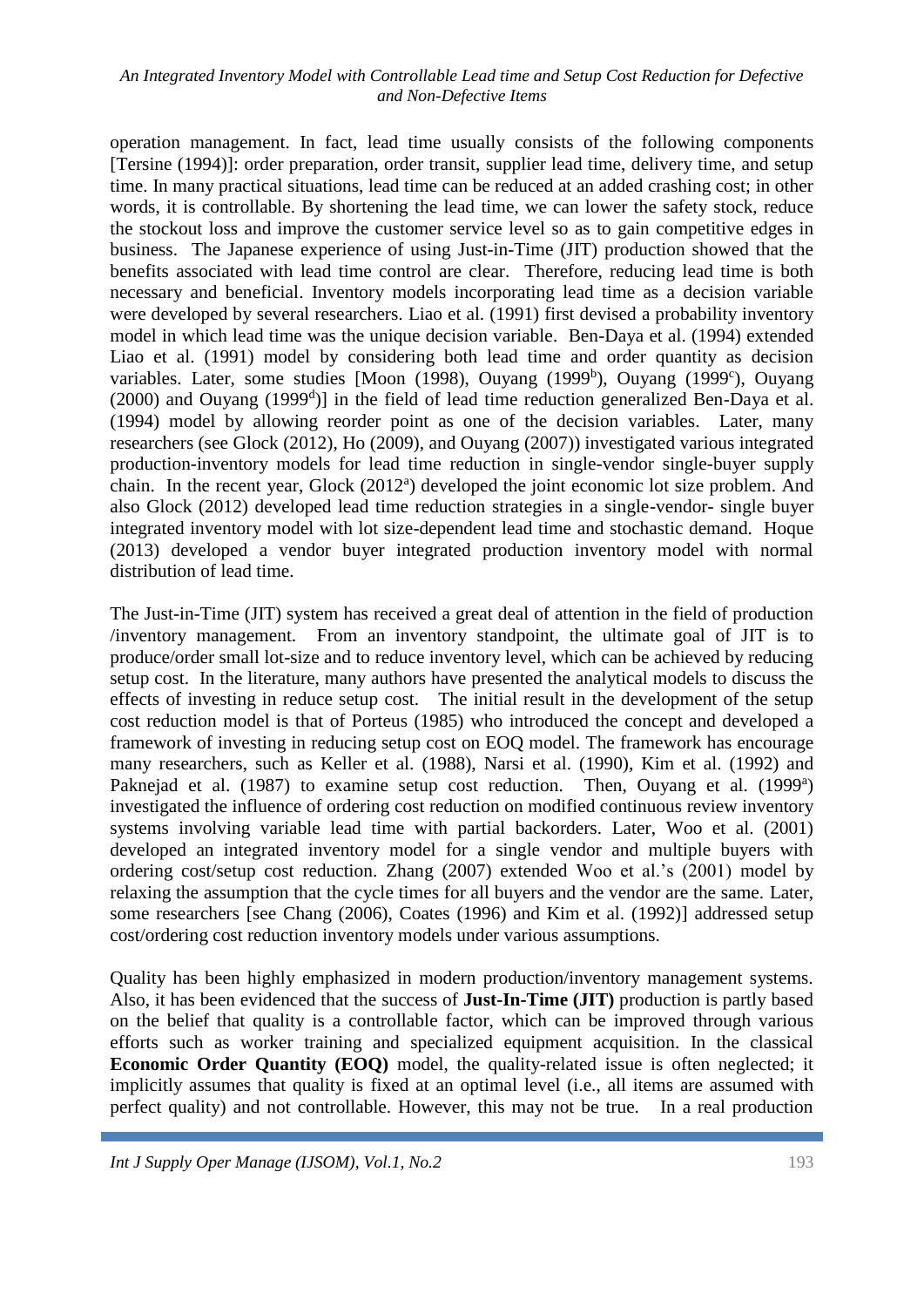environment, we can often observe that there are defective items being produced. These defective items must be rejected, repaired, reworked, or, if they have reached the customer. refunded; and in all cases, substantial costs are incurred. Porteus (1986) and Rosenblatt et al. (1986) were the first to explicitly elaborate on the significant relationship between quality imperfection and lot size. Specifically, Porteus (1986) extended the EOQ model to include a situation where the production process is imperfect, and based on this model he further studied the effects of investment in quality improvement by introducing the additional investing options. Since Porteus (1987), several authors proposed the quality improvement models under various settings, see e.g. Keller et al. (1988), Hwang et al. (1993), Moon (1994), Hong et al. (1995) and Ouyang et al. (1999). Pan et al. (2002) have developed an integrated supplier-purchaser model focused on the benefit from lead time reduction. Pan et al. (2004) have developed an integrated inventory model involving deterministic variable lead time and quality improvement investment. The objective of this paper is to present the vendor-purchaser integrated production inventory model to reduce the setup cost for defective and non defective items under investment for quality improvement.

The remainder of this paper is organized as follows. Section 3 describes the notations and assumptions used throughout this paper. In section 4 Model formulations for two cases. Case 1 for non defective items with setup cost reduction in section 4.1. An efficient algorithm is developed to obtain the optimal solution for non defective items in section 4.2. Case 2 for defective items under investment for quality improvement with setup cost reduction in section 4.3. An efficient algorithm is developed to obtain the optimal solution for defective items under investment for quality improvement in section 4.4. An illustrative numerical example has provided both defective and non defective items in section 5 to illustrate the results. Finally, we draw some conclusion in section 6.

# **3. Notations and Assumptions**

To establish the mathematical model, the following notations and assumptions of the model are as follows:

### **3.1. Notations**

To develop the proposed model, the following notations are used:

- *D* Average demand per unit time on the purchaser
- *P* Production rate of the vendor
- *Q* Order quantity of the purchaser (Decision Variable)
- *A* Purchaser's ordering cost per order
- *S* Vendor's setup cost per set-up (Decision Variable)
- $S_0$ Original vendor's setup cost for each production run.
- *L* Length of lead time in weeks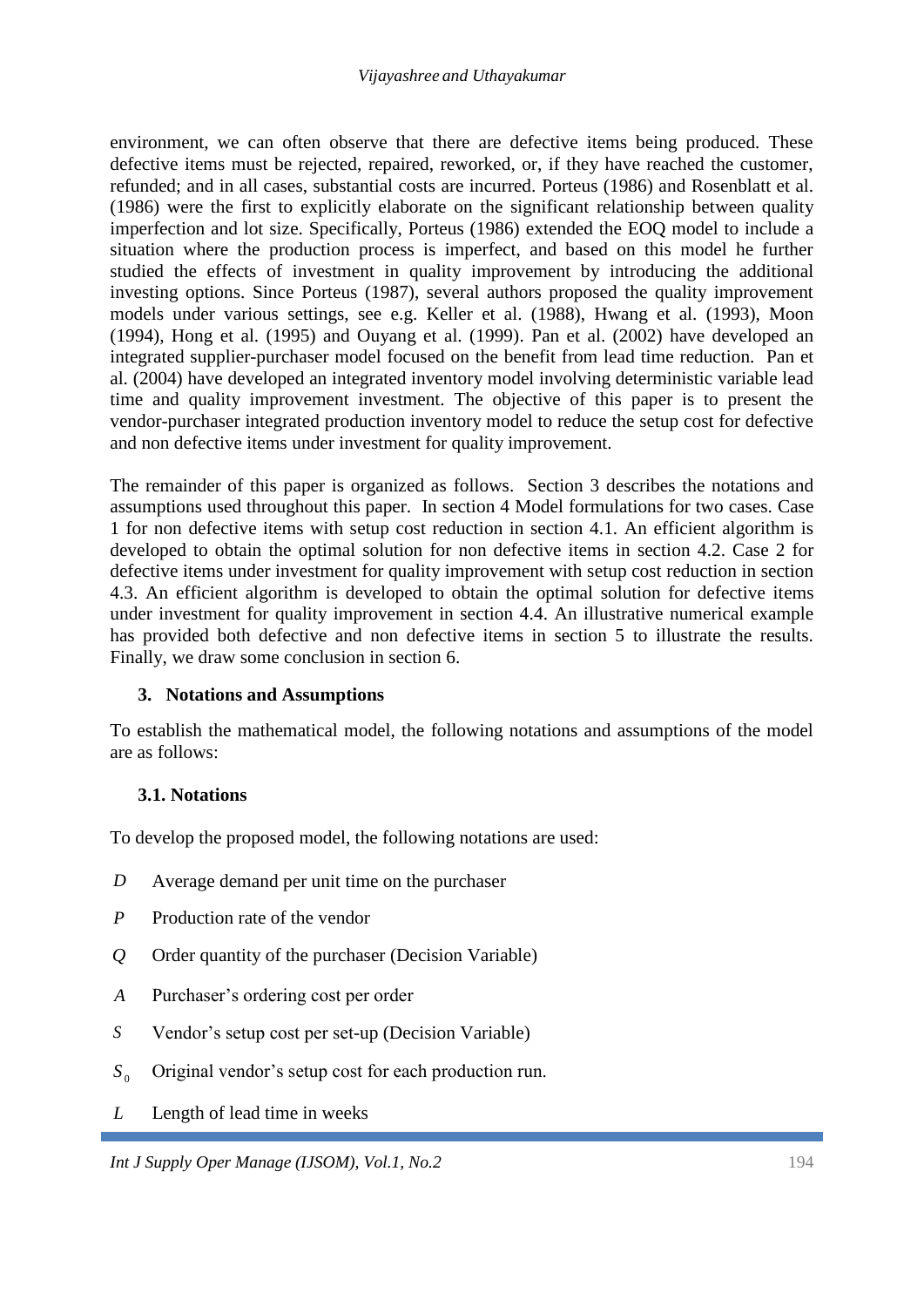- $C_v$ Unit production cost paid by the vendor
- $C_{p}$ Unit purchase cost paid by the purchaser  $C_v < C_p$
- *m* The number of deliveries of the product delivered from the vendor to the purchaser in one production cycle, a positive integer (Decision Variable)
- $\alpha$ Vendor's fractional opportunity cost of capital per unit time. (e. g. interest rate)
- *g* Vendor's unit rework cost per defective item
- *I*(*S*) Capital investment required to achieve setup cost *S*,  $0 < S \le S_0$
- *I*( $\theta$ ) Capital investment required to reduce the out-of-control probability from  $\theta_0$  to  $\theta$
- $\delta$ Percentage decrease *S* per dollar increase in investment *I*(*S*)
- $\lambda$ Percentage decrease  $\theta$  per dollar increase in investment  $I(\theta)$
- *r* Annual inventory holding cost per dollar invested in stocks.
- $\theta$ Probability of the vendor's production process that can go out-of-control. (Decision Variable)
- $\theta_{0}$ Original probability of the vendor's production process that can go out-of-control.

### **3.2. Assumptions**

The assumptions made in the paper are as follows:

- 1. The product is manufactured with a finite production rate  $P$ , and  $P > D$ .
- 2. The system consists of a single vendor and a single purchaser for a single commodity has been considered.
- 3. Inventory is continuously reviewed. The purchaser places the order when the inventory position reaches the reorder point *R* .
- 4. The reorder point  $R =$  the expected demand during lead time+ safety stock  $(SS)$ , and  $SS = k \times (standard deviation of lead time demand), that is  $R = DL + k\sigma\sqrt{L}$  where k is a$ safety factor.
- 5. The demand X during lead time L follows a normal distribution with mean  $\mu$ L and standard deviation  $\sigma \sqrt{L}$ .
- 6. The lead time  $L$  consists of  $n$  mutually independent components. The *i*th component has a normal duration  $b_i$ , minimum duration  $a_i$  and crashing cost per unit time  $c_i$ . For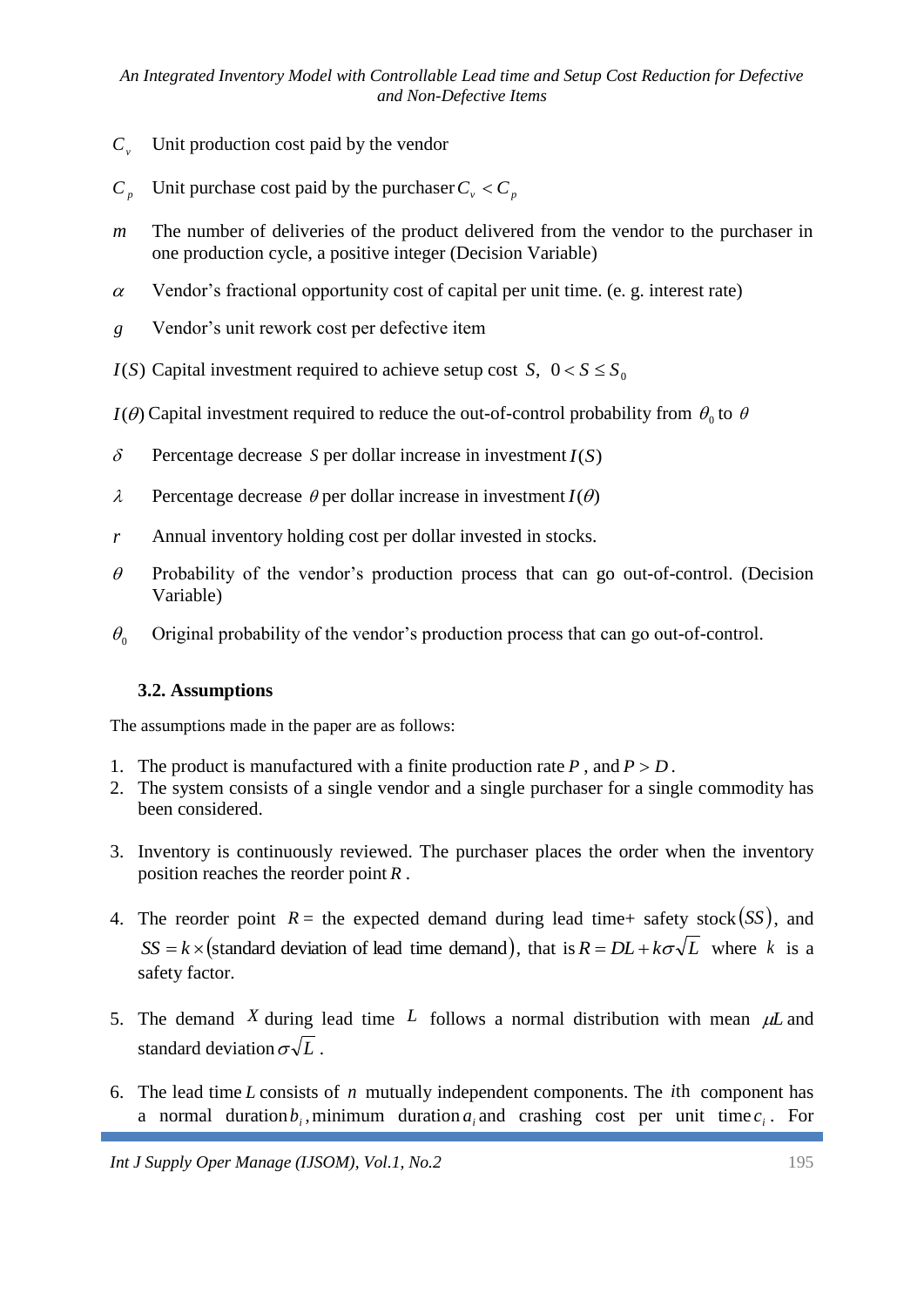convenience, we rearrange  $c_i$  such that  $c_1 < c_2 < c_3 < \dots < c_n$ . The components of lead time are crashed one at a time starting from the first component because it has the minimum unit crashing cost, and then the second component, and so on.

- 7. Let  $L_o = \sum_{i=1}^{n}$ *i*  $L_o = \sum b_i$ 1 and  $L_i$  be the length of lead time with components  $1, 2, 3, \ldots, i$  crashed to their minimum duration, and then  $L_i$  can be expressed as  $L_i = L_o - \sum_{i=1}^i (b_i - a_i) i = 1, 2, ..., n$  $f_i = L_o - \sum_{j=1}^{i} (b_j - a_j) i = 1, 2, ..., n$  and the lead time crashing cost per cycle  $(L) = c_i (L_{i-1} - L) + \sum_{i=1}^{i-1} c_j (b_j - a_j) L \in [L_i, L_{i-1}]$  $\{a_i - L\} + \sum_{j=1}^{l-1} c_j (b_j - a_j)$ ,  $L \in [L_i, L_{i-1}]$ - $\hat{c}_i = c_i (L_{i-1} - L) + \sum_{j=1}^{i-1} c_j (b_j - a_j), L \in [L_i, L_i]$  $R(L) = c_i (L_{i-1} - L) + \sum_{j=1}^{i-1} c_j (b_j - a_j) L \in [L_i, L_{i-1}]$ . In addition, the length of lead time is equal for all shipping cycles, and the lead time crashing costs occur in each shipping cycle. See Liao et al. (1991).
- 8. The relationship between lot size and quality is formulated as follows: while vendor is producing a lot, the process can go out of control with a given probability  $\theta$  each time another unit is produced. The process is assumed to be in control in the beginning of the production process. Once out of control, the process produces defective items and continues to do so until the entire lot is produced. (This assumption is in line with Porteus (1986)).
- 9. The extra costs incurred by the vendor will be fully transferred to the purchaser if shortened lead time is requested.
- 10. Once the production process shifts to an out-of-control state, the shift cannot be detected until the end of the production cycle, and the process continuous production and a fixed proportion of the produced items are defective.
- 11. All defective items produced are detected after the production cycle is over, and rework cost for defective items will be incurred.
- 12. We assume that the capital investment,  $I(S)$ , in reducing setup cost is given by a logarithmic function,  $I(S) = q \ln \frac{S_0}{S}$ J  $\left(\frac{S_0}{\sigma}\right)$  $\setminus$  $= q \ln \left( \frac{1}{2} \right)$ *S S*  $I(S) = q \ln \left| \frac{S_0}{S} \right|$  for  $0 < S \le S_0$ , where  $q = \left| \frac{1}{S} \right|$ J  $\left(\frac{1}{a}\right)$  $\setminus$  $=\left(\frac{1}{\delta}\right)$  $q = \left(\frac{1}{q}\right)$  and  $\delta$  is percentage decrease *S* per dollar increase in investment *I*(*S*).
- 13. We assume that capital investment,  $I(\theta)$ , in improving process quality (reducing out-ofcontrol probability for  $\theta_0$  to  $\theta$ ) is given by a logarithmic function,  $I(\theta) = q_1 \ln \left| \frac{\theta_0}{\theta} \right|$  $\bigg)$  $\left(\frac{\theta_0}{\theta_0}\right)$  $\setminus$  $=q_1 \ln \left(\frac{\theta_0}{\theta}\right)$  $I(\theta) = q_1 \ln \left( \frac{\theta_0}{\theta} \right)$  for  $0 < \theta \leq \theta_0$ , where  $q_1 = \left| \frac{1}{2} \right|$ J  $\left(\frac{1}{2}\right)$  $\setminus$  $=\left(\frac{1}{\lambda}\right)$  $q_1 = \left(\frac{1}{2}\right)$  and  $\lambda$  is percentage decrease  $\theta$  per dollar increase in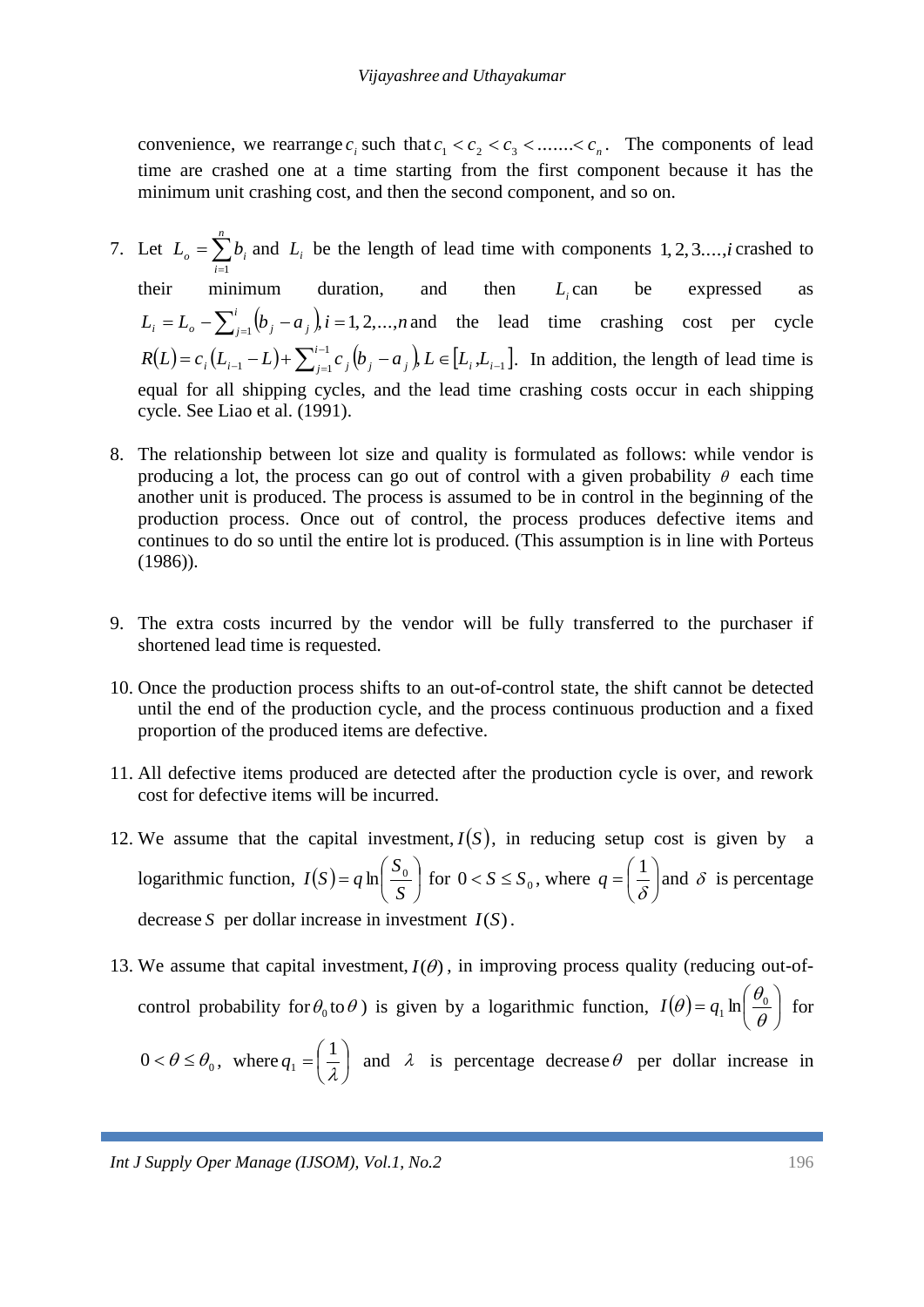investment  $I(\theta)$ .(This investment function has also been used in [Porteus (1986), Keller(1988) and Hong (1993)].

14. Defective item rework cost per unit time: the expected number of defective items in a run of size  $mQ$  with a given probability  $\theta$  that the process can go out of control is 2  $\frac{m^2 Q^2 \theta}{2}$  (see Porteus (1986) for detail derivation). Thus, the defective cost per unit time is given by 2  $\frac{gmQD\theta}{2}$ .

### **4. Model formulation for both defective and non-defective items**

The purchaser places an order after every *Q* demand; therefore, for average cycle time of *D*  $\frac{Q}{R}$ the expected ordering and lead time crashing costs per unit can be given by *Q*  $\frac{AD}{2}$  and  $(L)$ *Q*  $DR(L)$ respectively. Purchaser ordering cost per year = *Q*  $\frac{DA}{\sqrt{2}}$ Purchaser lead time crashing cost per year =  $\frac{P}{q}R(L)$ *Q D*

The expected net inventory level just before arrival of a procurement is the safety stock  $s = R - DL$ . The expected net inventory level immediately after arrival of procurement is  $Q+s$ . Hence the average inventory over the cycle can be approximated by  $\left(\frac{Q}{2}\right)+s$ J  $\left(\frac{Q}{2}\right)$  $\setminus$ ſ 2 , i.e.  $\frac{Q}{2}$  +  $k\sigma\sqrt{L}$ J  $\left(\frac{Q}{2}\right)$  $\setminus$ ſ 2 (Assumption 3), so the purchaser's holding cost per unit time is  $\overline{\phantom{a}}$ J  $\left(\frac{Q}{2}+k\sigma\sqrt{L}\right)$  $\setminus$  $rCp\left(\frac{Q}{2}+k\sigma\sqrt{L}\right)$ 2 .

Purchaser holding cost per year  $= \left(\frac{Q}{2} + k\sigma\sqrt{L}\right)$ rC<sub>p</sub> J  $\left(\frac{Q}{2}+k\sigma\sqrt{L}\right)$  $\setminus$  $\left(\frac{Q}{2}+k\sigma\right)$ 2

The vendor-purchaser integrated system is designed for a vendor's production situation in which once the purchaser orders a lot size  $Q$  the purchaser begins production with a constant production rate  $P$ , and a finite number of units are added to inventory until the production run has been completed. The vendor produces the item in lot of size *mQ* in each production cycle of length *D*  $\frac{mq}{2}$ , and the purchaser will receive the supply in *m* lots each of size Q. The first lot of size  $Q$  is ready for deliveries after time *P*  $\frac{Q}{R}$  just after the start of the production,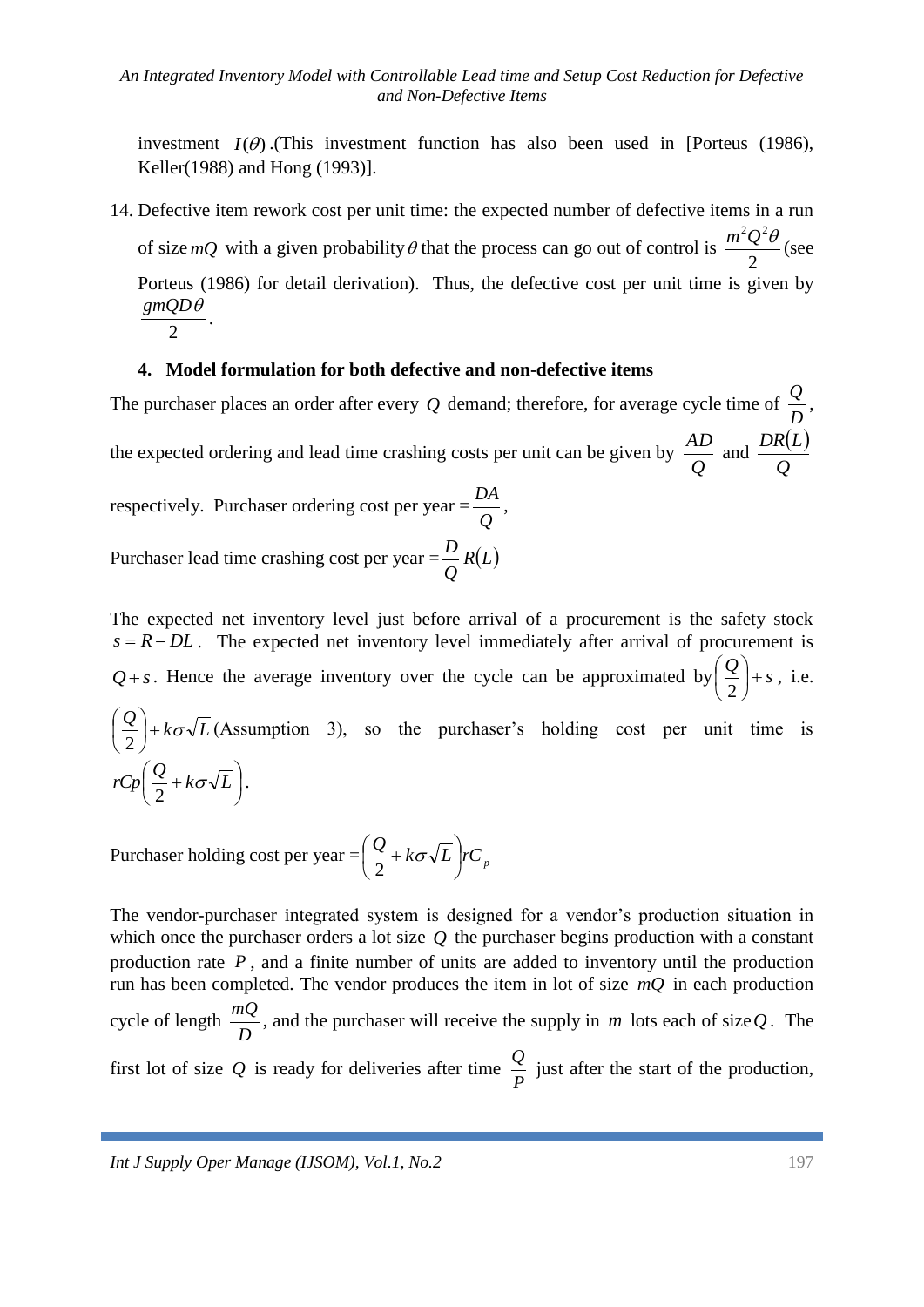and then the vendor continues making the delivery on average every *D*  $\frac{Q}{R}$  units of time until the inventory level falls to zero ( see Fig 1). The total cost per unit time is given by *mQ*  $\frac{SD}{\sqrt{2}}$ .

Vendor setup cost per year = 
$$
\left(\frac{D}{mQ}\right)S
$$

Vendor's average inventory is evaluated as the difference of the vendor's accumulated inventory and the purchase's accumulated inventory. That is

$$
\left\{\left[mQ\left(\frac{Q}{P} + (m-1)\frac{Q}{D}\right) - \frac{m^2Q^2}{2P}\right] - \left[\frac{Q^2}{D}(1+2+\dots+(m-1))\right]\right\} / \frac{mQ}{D}
$$
  
=  $\frac{Q}{2}\left[m\left(1-\frac{D}{P}\right)-1+\frac{2D}{P}\right]$ , So the vendor's holding cost per unit time is  
=  $\left(\frac{Q}{2}\left[m\left(1-\frac{D}{P}\right)-1+\frac{2D}{P}\right]\right)rC_v$ .

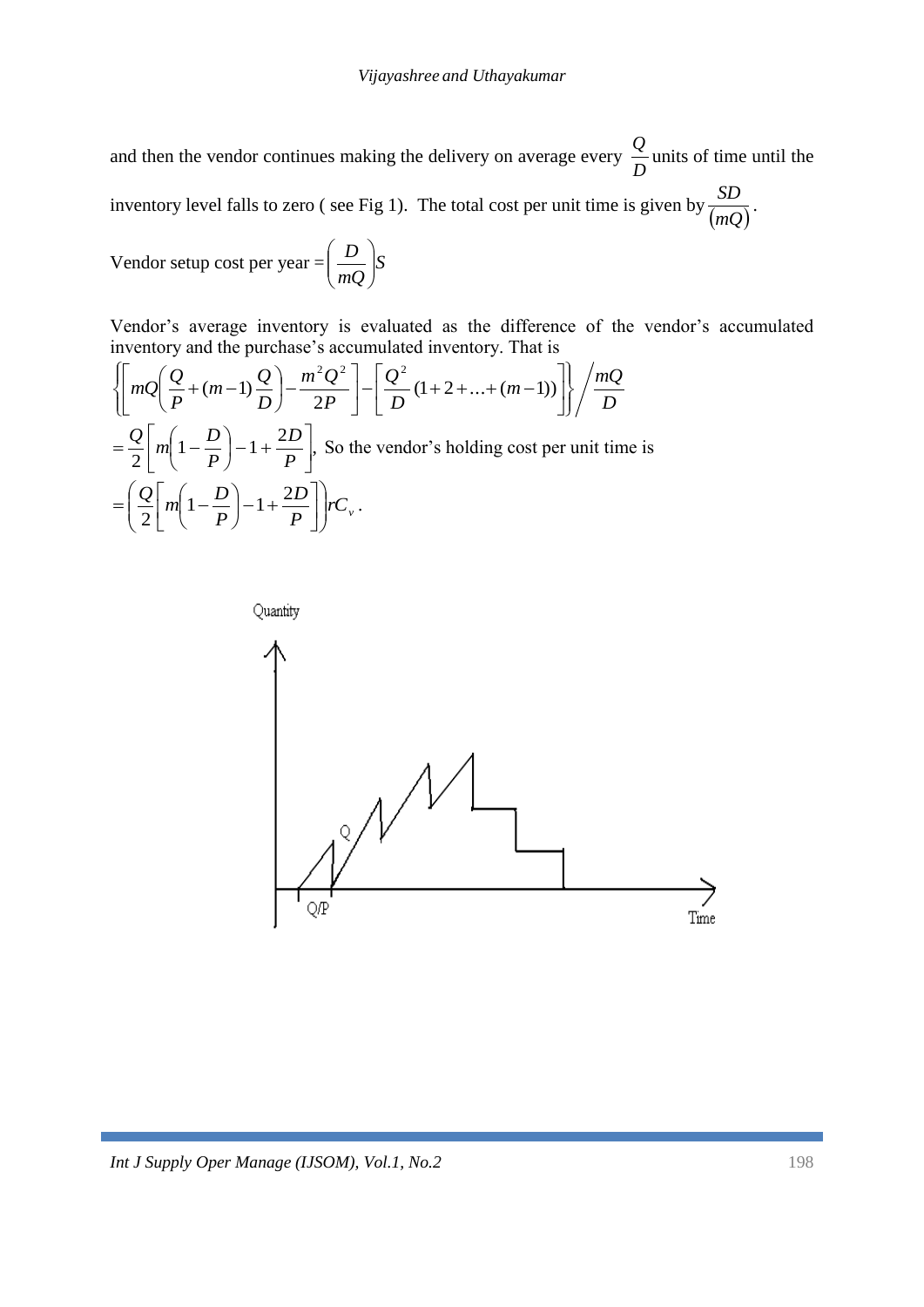

**Figure 1.** The inventory pattern for the vendor and the purchaser

Opportunity cost for setup cost reduction =  $q \ln \left| \frac{s_0}{s_0} \right|$ J  $\left(\frac{S_0}{S_0}\right)$  $\setminus$ ſ *S*  $q \ln \left( \frac{S_0}{S} \right)$ Opportunity cost for process quality =  $q_1$  ln  $\frac{q_0}{q_1}$ J  $\left(\frac{\theta_0}{\theta}\right)$  $\setminus$ ſ  $\theta$  $q_1$  ln $\left(\frac{\theta_0}{\theta}\right)$ Defective cost per year = 2 *gmQD*

#### **4.1. Case 1 - Non defective items with setup cost reduction**

In this section, a model is developed for the vendor-purchaser integrated system to minimize the total cost per unit time of the vendor-purchaser integrated system, is the sum of the ordering cost, holding cost and lead time crashing costs per unit time for the purchaser, investment cost required for setup cost reduction and holding costs per unit time for the vendor.

In addition, the target value of S is constrained on  $0 < S \leq S_0$ , As a result, in mathematical symbolization. Therefore, the problem under study can be formulated as the following non linear programming model

 $TC(Q, L, m, S)$  = Ordering cost + vendor's holding cost+ purchaser's holding cost + Opportunity cost for setup cost+ purchaser's lead time crashing cost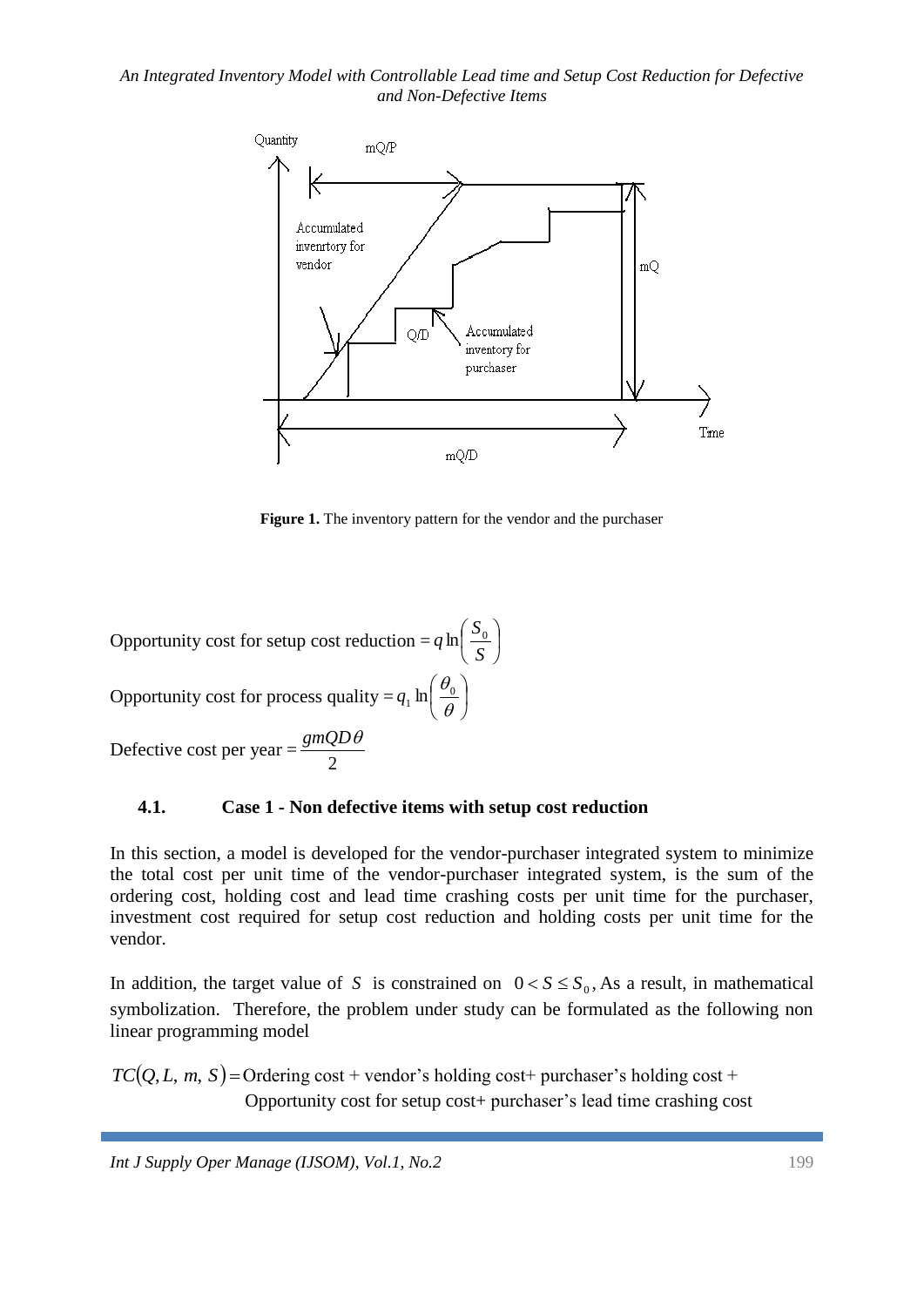$$
TC(Q, L, m, S) = \frac{DA}{Q} + \frac{D}{Q}R(L) + \left(\frac{D}{mQ}\right)S + \left(\frac{Q}{2}\left(m\left(1 - \frac{D}{P}\right) - 1 + \frac{2D}{P}\right)rC_v + rC_p\right)
$$
  
+  $\left(\frac{Q}{2} + k\sigma\sqrt{L}\right)rC_p + \alpha q \ln\left(\frac{S_0}{S}\right)$   
=  $\frac{D}{Q}\left(A + \frac{S}{m} + R(L)\right) + \frac{Q}{2}r\left(\left(m\left(1 - \frac{D}{P}\right) - 1 + \frac{2D}{P}\right)C_v + C_p\right)$   
+  $rC_p k\sigma\sqrt{L} + \alpha q \ln\left(\frac{S_0}{S}\right)$  (1)

Subject to  $0 < S \leq S_0$  where  $\alpha$  is the annual fractional cost of capital investment (e.g., interest rate).

To solve the above nonlinear programming problem, this study temporarily ignores the constraint  $0 < S \leq S_0$  and relaxes the integer requirement on m (the number of shipments from the vendor to the purchaser during one production cycle). For fixed Q, S and  $L \in [L_i, L_{i-1}]$ ,  $TC(Q, L, m, S)$  can be proved to be a convex function of m. Consequently, the search for the optimal delivery  $m^*$  is reduced to find a local minimum.

**Property 1**. For fixed Q, S and  $L \in [L_i, L_{i-1}]$ ,  $TC(Q, L, S, m)$  is convex in m. Taking the first and second partial derivatives of  $TC(Q, L, m, S)$  with respect to  $m$ , we have

$$
\frac{\partial TC(Q, L, S, m)}{\partial m} = \frac{-DA}{Qm^2} + \frac{Q}{2} \left[ C_v \left( 1 - \frac{D}{p} \right) \right]
$$
  
and  

$$
\frac{\partial TC(Q, L, S, m)}{\partial m^2} = \frac{2DA}{Qm^3} > 0
$$

Therefore,  $TC(Q, L, S, m)$  is convex in m, for fixed  $Q$ ,  $S$  and  $L \in [L_i, L_{i-1}]$ . This completes the proof of Property 1. Next, the first partial derivatives of *TC*(*Q*,*m*, *S*) with respect to *Q*, *S* and  $L \in [L_i, L_{i-1}]$  are taken for fixed *m*, respectively. This process yields

$$
\frac{\partial TC(Q, L, S, m)}{\partial Q} = -\frac{D}{Q^2} \left( A + \frac{S}{m} + R(L) \right) + \frac{r}{2} \left( \left( m \left( 1 - \frac{D}{P} \right) - 1 + \frac{2D}{P} \right) C_v + C_p \right) \tag{2}
$$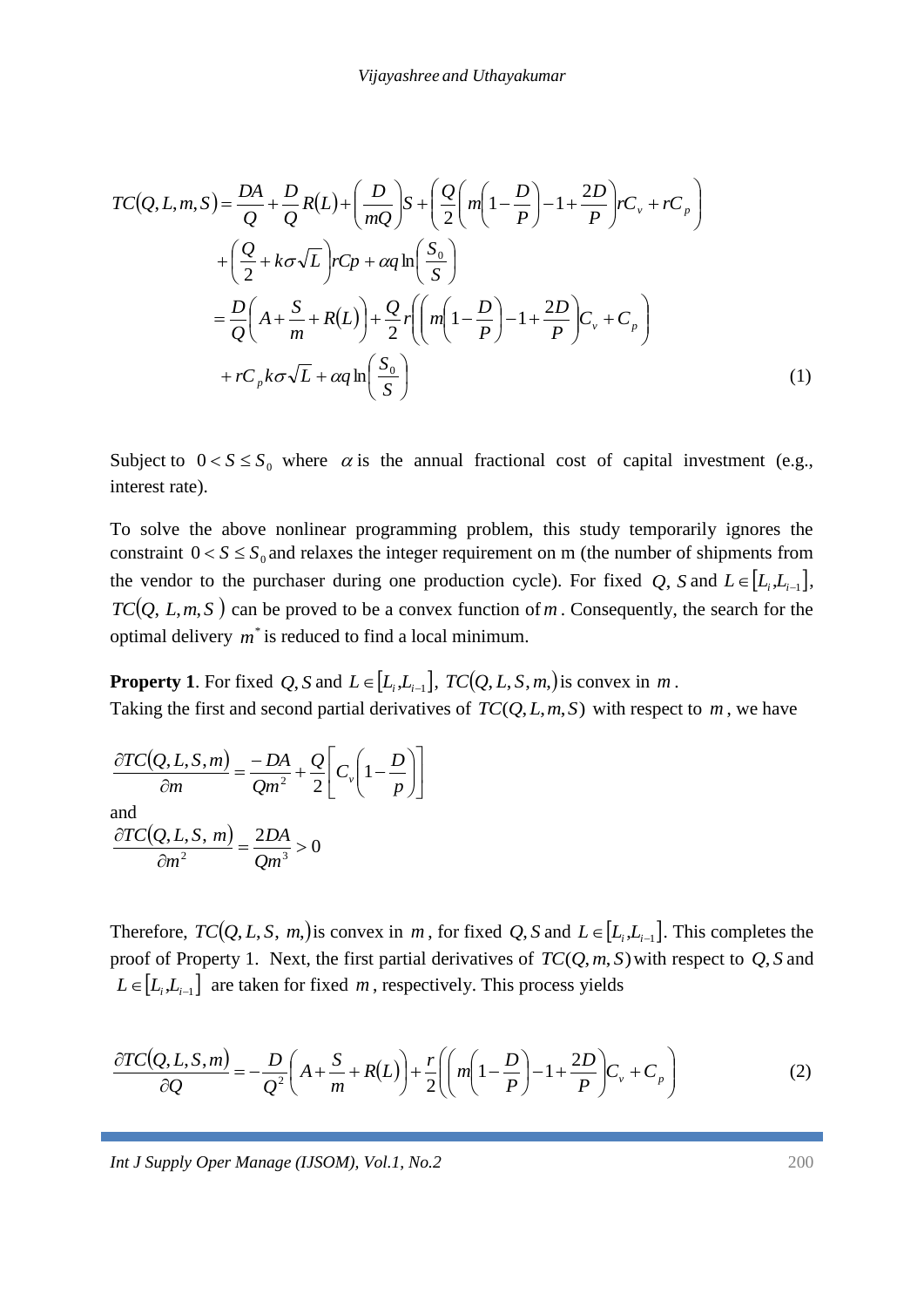$$
\frac{\partial TC(Q, L, S, m)}{\partial S} = \frac{D}{Qm} - \frac{\alpha q}{S}
$$
\n(3)

$$
\frac{\partial TC(Q, L, S, m)}{\partial L} = \frac{D}{Q}c_i + \frac{1}{2}rC_p k \sigma L^{-\frac{1}{2}}
$$
\n(4)

Furthermore, for fixed  $(Q, S, m)$ ,  $TC(Q, L, m, S)$  is noted to be a concave function in  $L \in [L_i - L_{i-1}]$ , because

$$
\frac{\partial TC(Q, L, S, m)}{\partial L^2} = -\frac{r}{4} C_p k \sigma L^{-\frac{3}{2}} < 0
$$
\n<sup>(5)</sup>

Hence, for fixed  $(Q, S, m)$  the minimum total cost per unit time occurs at the end points of the interval  $[L_i - L_{i-1}]$ . On the other hand, by setting Equations. (2) - (3) equal to zero, we obtain

$$
Q = \sqrt{\frac{2D\left(A + \frac{S}{m} + R(L)\right)}{r\left(\left(m\left(1 - \frac{D}{P}\right) - 1 + \frac{2D}{P}\right)C_v + C_p}\right)}}
$$
(6)  

$$
S = \frac{\alpha qQm}{D}
$$
(7)

For fixed *m* and  $L \in [L_i - L_{i-1}]$ , by solving Equations (6)-(7), we can obtain the values of *Q*, *S* denote these value by  $(Q^*, S^*)$ .

The subsequent algorithm is proposed to find the optimal value of order quantity *Q*, Lead time *L*, Opportunity cost of setup cost reduction *S*, and number of deliveries *m* .

#### **4.2. Algorithm in non defective items with setup cost reduction**

**Step 1** set  $m = 1$  since m is integer.

**Step 2** For each  $L_i$ ,  $i = 1, 2, 3...n$ . Perform (2.1)-(2.6)

- **(2.1)** Start with  $S_{i1} = S_0$ .
- **(2.2)** Substitute  $S_{i1}$  into Eq. (6) evaluates  $Q_{i1}$ .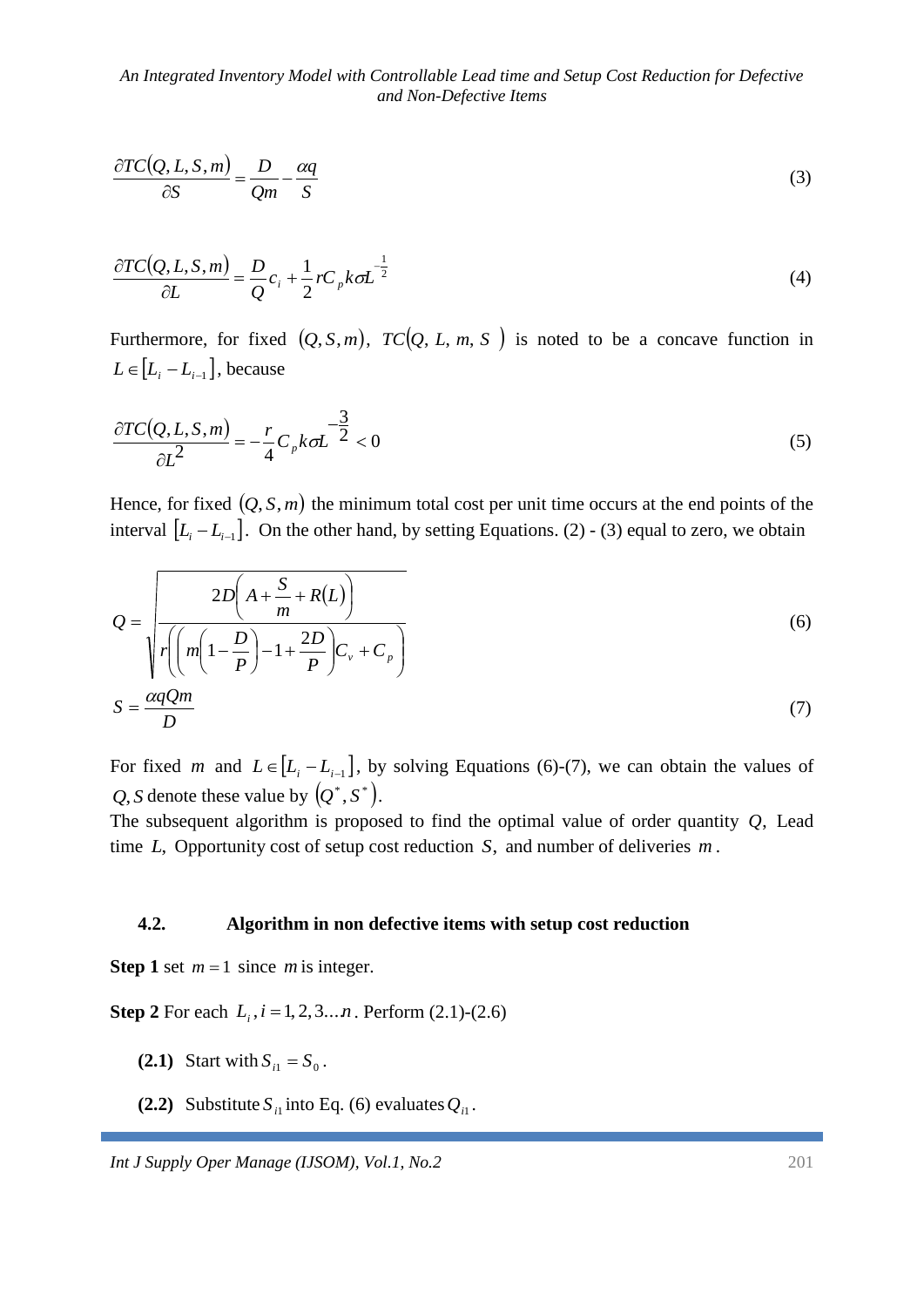- **(2.3)** Utilizing  $Q_{i1}$  determine  $S_{s2}$  from Eq. (7)
- **(2.4)** Repeat (2.2)-(2.3) until no change occurs in the values of  $Q_i$ ,  $S_i$
- (2.5) Compare  $S'$  and  $S_0$

**2.5.1.** If  $S_i < S_0$  then the solution found in step 1 is optimal for the given  $L_i$ . We denote the optimal solution by  $(Q_i^*, S_i^*)$ . then go to step (2.6).

**2.5.2.** If  $S_i \geq S_o$ , then take  $S_i^* = S_o$  $S_i^* = S_0$  and utilize Eq. (6) to determine the new  $Q_i^*$  by procedure similar to the one in (2.2). The result is denoted by  $(Q_i^*S_i^*)$ .

**2.5.3.** Utilize Eq. (1) to calculate the corresponding  $TC(Q_i^*, S_i^*, L_i, m)$ . Then go to step (3).

 $\textbf{Step 3} \: \text{Find} \: \min_{\min=1,2,3,...,n} \mathit{TC}\big(Q_i^*,S_i^*,L_i^*,m\big)$  $\mathcal{L}_{\text{cut}}\left\{TC\big(Q^{*}\left(m\right),S^{*}\right)_{\left(m\right)},L^{*}\left(m\right),m^{*}\left(m\right)\right\} =\min_{\min=1,2,3,...,n}\text{TC}\big(Q^{*}_{i},S^{*}_{s},L_{i},m\big),$  $\left( \begin{smallmatrix} * & * \ m,m \end{smallmatrix} \right)$  ,  $\left. \begin{smallmatrix} 1 \ m \end{smallmatrix} \right|$  ,  $\left. \begin{smallmatrix} m^* \ (m) \end{smallmatrix} \right)$   $\!=$   $_{\text{min}=1,\, 2,\, 3....}$  $\left( \mathcal{L}_{(m)}^*,\mathcal{S}_{(m)}^*,L^*{}_{(m)},m^*{}_{(m)}\right) =_{\text{min}=1,2,3,...,n} T C\big(Q_i^*,S_s^*,L_i,m\big), \text{ then } \ T C\big(Q_{(m)}^*,S_{(m)}^*,L_{(m)}\big),$ \*  $(m)$  $TC(Q_{(m)}^*, S_{(m)}^*, L_{(m)})$  is the optimal solution for fixed *m* .

**Step 4** Set  $m = m + 1$ , repeat Step (2) – step (3) to get  $TC(Q_{(m)}^*, S_{(m)}^*, L_{(m)}^*, m)$  $\zeta$ \*  $(m)$  $TC(Q^{*}_{(m)}, S^{*}_{(m)}, L^{*}_{(m)}, m)$  .

**Step 5** If  $TC(Q_{(m)}^*, S_{(m)}^*, L_{(m)}^*, m) \ge TC(Q_{(m)}^*, S_{(m)}^*, L^*(m), m+1)$  $(m)$ \*  $(m)$ \*  $(m)$ \*  $(m)$  $TC(Q_{(m)}^*, S_{(m)}^*, L_{(m)}^*, m) \ge TC(Q_{(m)}^*, S_{(m)}^*, L^*(m)}$ ,  $m+1)$ , then go to step 4, otherwise go to step 6.

**Step 6** Set  $TC(Q^*, S^*, L^*, m^*) = TC(Q^*_{(m+1)}, S^*_{(m+1)}, L^*_{(m+1)}, m+1),$  $(m+1)$ \*  $(m+1)$  $TC(Q^*, S^*, L^*, m^*) = TC(Q^*_{(m+1)}, S^*_{(m+1)}, L^*(m+1)}, m+1)$ , then  $TC(Q^*S^*_s, L^*, m^*)$  is the optimal solution.

### **4.3. Case 2- Defective items under investment for quality improvement with setup cost reduction**

In this section, a model is developed for the vendor-purchaser integrated system to minimize the total cost per unit time of the vendor-purchaser integrated system, it is the sum of the ordering cost, holding cost, and lead time crashing costs per unit time for the purchaser, investment cost required for setup cost reduction, investment cost required for quality improvement and holding costs per unit time for the vendor.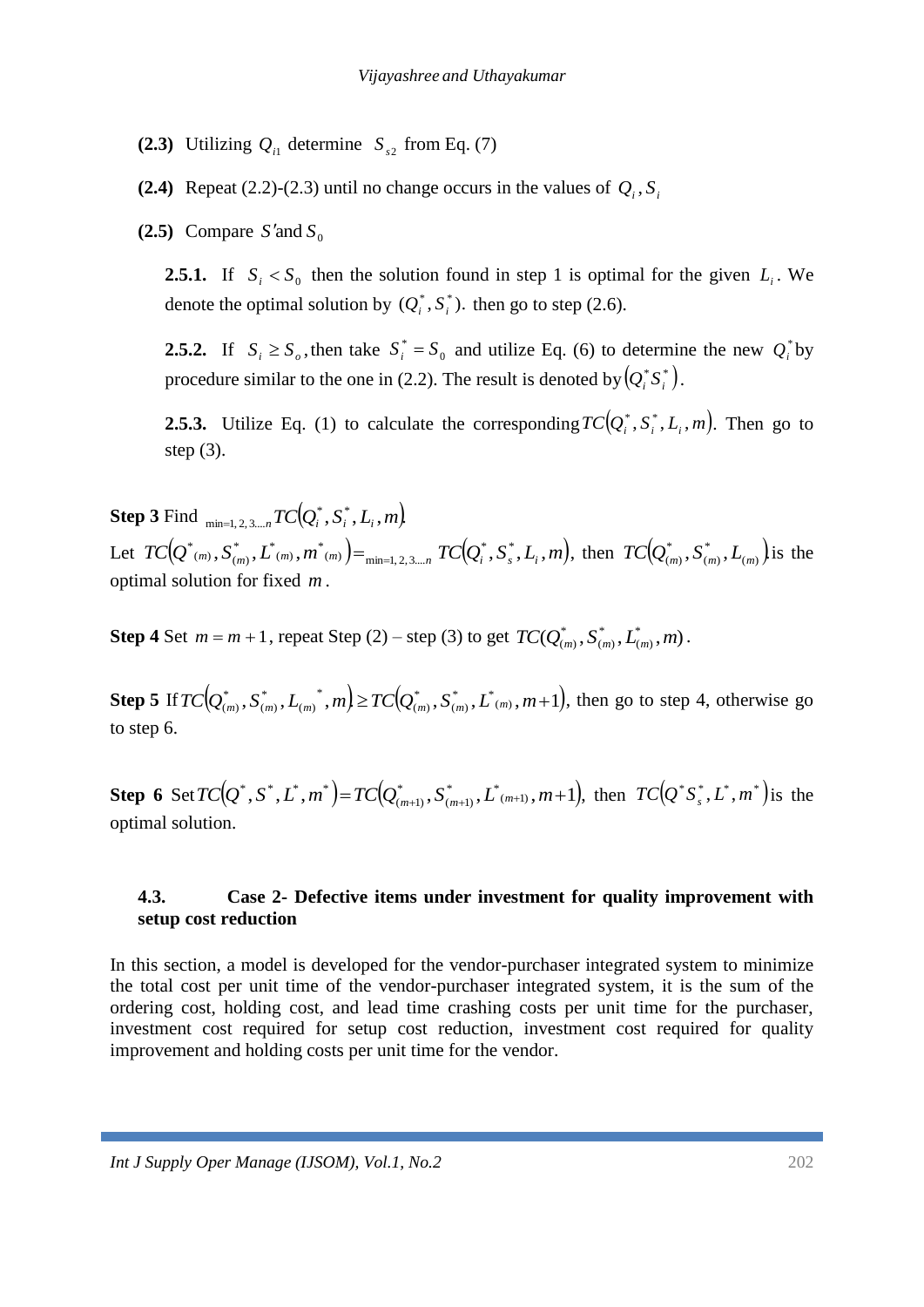In addition, the target value of  $S$ ,  $\theta$  is constrained on  $0 < S \le S_0$ ,  $0 < \theta \le \theta_0$ . As a result, in mathematical symbolization. Therefore, the problem under study can be formulated as the following nonlinear programming model

 $TC(Q, L, m, S, \theta)$ =Ordering cost + vendor's holding cost+ purchaser's holding cost + opportunity cost for setup cost + Purchaser's lead time crashing cost+ opportunity cost for process quality +defective cost

$$
TC(Q, L, m, \theta, S) = \frac{DA}{Q} + \frac{D}{Q}R(L) + \left(\frac{D}{mQ}\right)S + rc_v\left(\frac{Q}{2}\left(m\left(1 - \frac{D}{P}\right) - 1 + \frac{2D}{P}\right)\right) + \left(\frac{Q}{2} + k\sigma\sqrt{L}\right)rc_v
$$
  
+  $\alpha q \ln\left(\frac{S}{S_0}\right) + \frac{gmQD\theta}{2} + \alpha q_1 \ln\left(\frac{\theta_0}{\theta}\right)$   
=  $\frac{D}{Q}\left(A + \frac{S}{m} + R(L)\right) + \frac{Q}{2}\left(\left(m\left(1 - \frac{D}{P}\right) - 1 + \frac{2D}{P}\right)rc_v + rc_p + gmD\theta\right)$   
+  $rC_p k\sigma\sqrt{L} + \alpha q \ln\left(\frac{S}{S_0}\right) + \alpha q_1 \ln\left(\frac{\theta_0}{\theta}\right)$  (8)

Subject to  $0 < S \leq S_0$ ,  $0 < \theta \leq \theta_0$ , where  $\alpha$  is the annual fractional cost of capital investment (e.g., interest rate).

To solve the above nonlinear programming problem, this study temporarily ignores the constraint  $0 < S \le S_0$ ,  $0 < \theta \le \theta_0$  and relaxes the integer requirement on m (the number of deliveries from the vendor to the purchaser during one production cycle). For fixed  $Q, S, \theta$ and  $L \in [L_i, L_{i-1}]$ ,  $TC(Q, L, m, S, \theta)$  can be proved to be a convex function of m. Consequently, the search for the optimal deliveries  $m^*$  is reduced to find a local minimum.

**Property 2**. For fixed  $Q$ ,  $S$ ,  $\theta$  and  $L \in [L_i, L_{i-1}]$ ,  $TC(Q, L, S, m)$  is convex in  $m$ . Taking the first and second partial derivatives of  $TC(Q, \theta, m, S)$  with respect to m, we have

$$
\frac{\partial TC(Q,\theta,m,S,L)}{\partial m} = -\frac{DS}{Qm^2} + \frac{Q}{2} \bigg[ C_v \bigg( 1 - \frac{D}{P} \bigg) + gD\theta \bigg]
$$

$$
\frac{\partial^2 TC(Q,\theta,m,S)}{\partial^2 m} = \frac{2DS}{Qm^3} > 0
$$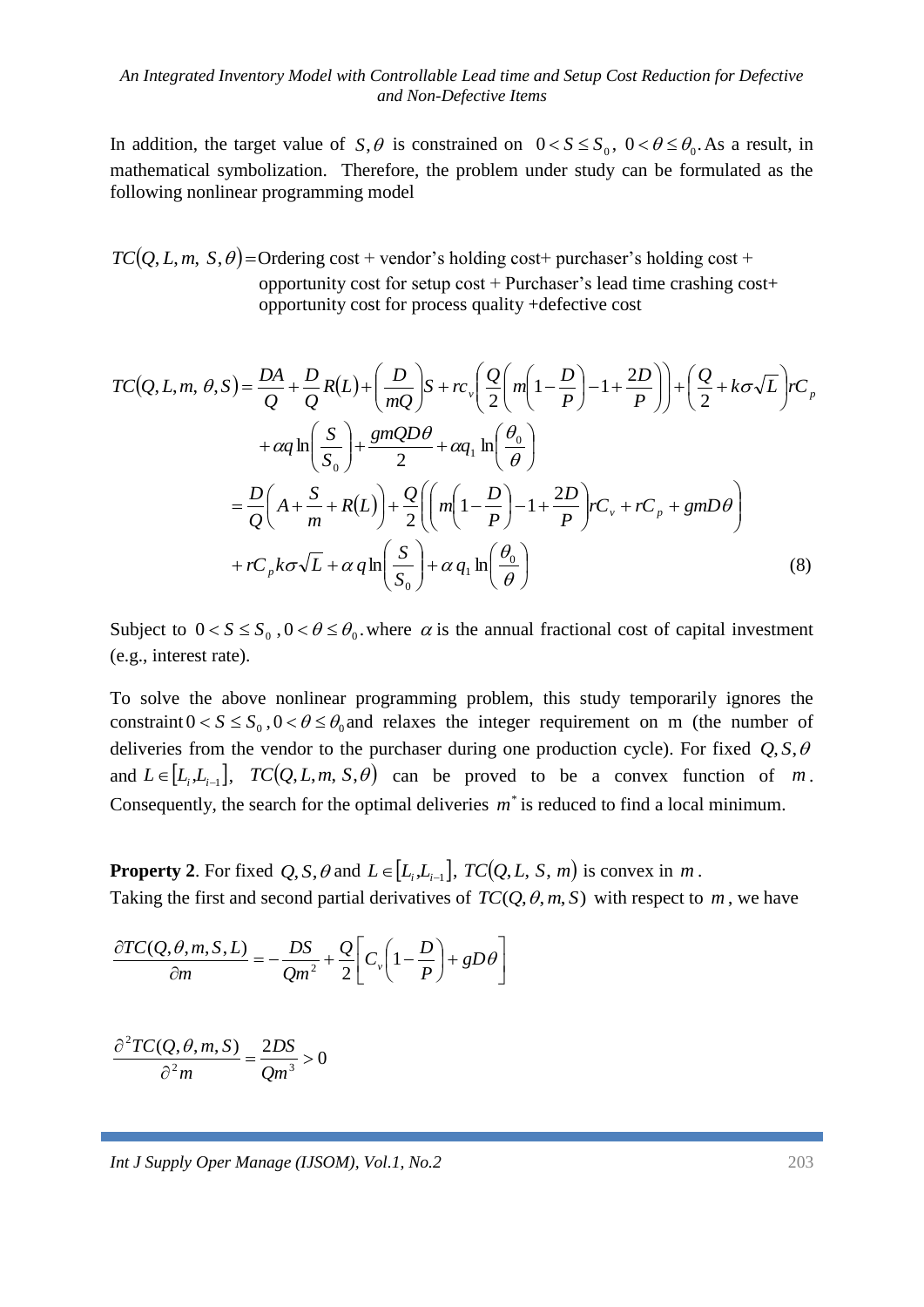Therefore,  $TC(Q, L, S \theta, m)$  is convex in *m*, for fixed  $Q, \theta$ , *S* and  $L \in [L_i, L_{i-1}]$ . This completes the proof of Property 2. Next, the first partial derivatives of  $TC(Q, \theta, m, S)$  with respect to  $Q$ ,  $S$ ,  $\theta$  and  $L \in [L_i, L_{i-1}]$  are taken for fixed m, respectively. This process yields

$$
\frac{\partial TC(Q, \theta, m, S, L)}{\partial Q} = -\frac{D}{Q^2} \left( A + \frac{S}{m} + R(L) \right)
$$

$$
+ \frac{1}{2} \left( \left( m \left( 1 - \frac{D}{P} \right) - 1 + \frac{2D}{P} \right) r C_v + r C_p + g m D \theta \right)
$$
(9)

$$
\frac{\partial TC(Q,\theta,m,S,L)}{\partial \theta} = \frac{QgmD}{2} - \frac{\alpha q_1}{\theta} \tag{10}
$$

$$
\frac{\partial TC(Q,\theta,m,S,L)}{\partial S} = \frac{D}{Qm} - \frac{\alpha q}{S} \tag{11}
$$

$$
\frac{\partial TC(Q,\theta,m,S,L)}{\partial L} = \frac{D}{Q}c_i + \frac{1}{2}rC_p k\sigma L^{-\frac{1}{2}}
$$
\n(12)

Furthermore, for fixed  $(Q, S, \theta, m)$ ,  $TC(Q, L, S, \theta, m)$  is noted to be a concave function in  $L \in [L_i - L_{i-1}]$ , because

$$
\frac{\partial TC(Q, L, S, m)}{\partial L^2} = -\frac{r}{4} C_p k \sigma L^{-\frac{3}{2}} < 0
$$
\n(13)

Hence, for fixed  $(Q \text{ } S, \theta, m)$  the minimum total cost per unit time occurs at the end points of the interval  $L \in [L_i - L_{i-1}]$ . On the other hand, by setting Equations. (9) - (11) equal to zero, we obtain

$$
Q = \sqrt{\frac{2D\left(A + \frac{S}{m} + R(L)\right)}{rC_v\left(m\left(1 - \frac{D}{P}\right) - 1 + \frac{2D}{P}\right) + rC_p + gmD\theta}}
$$
(14)

$$
S = \frac{\alpha q Q m}{D} \tag{15}
$$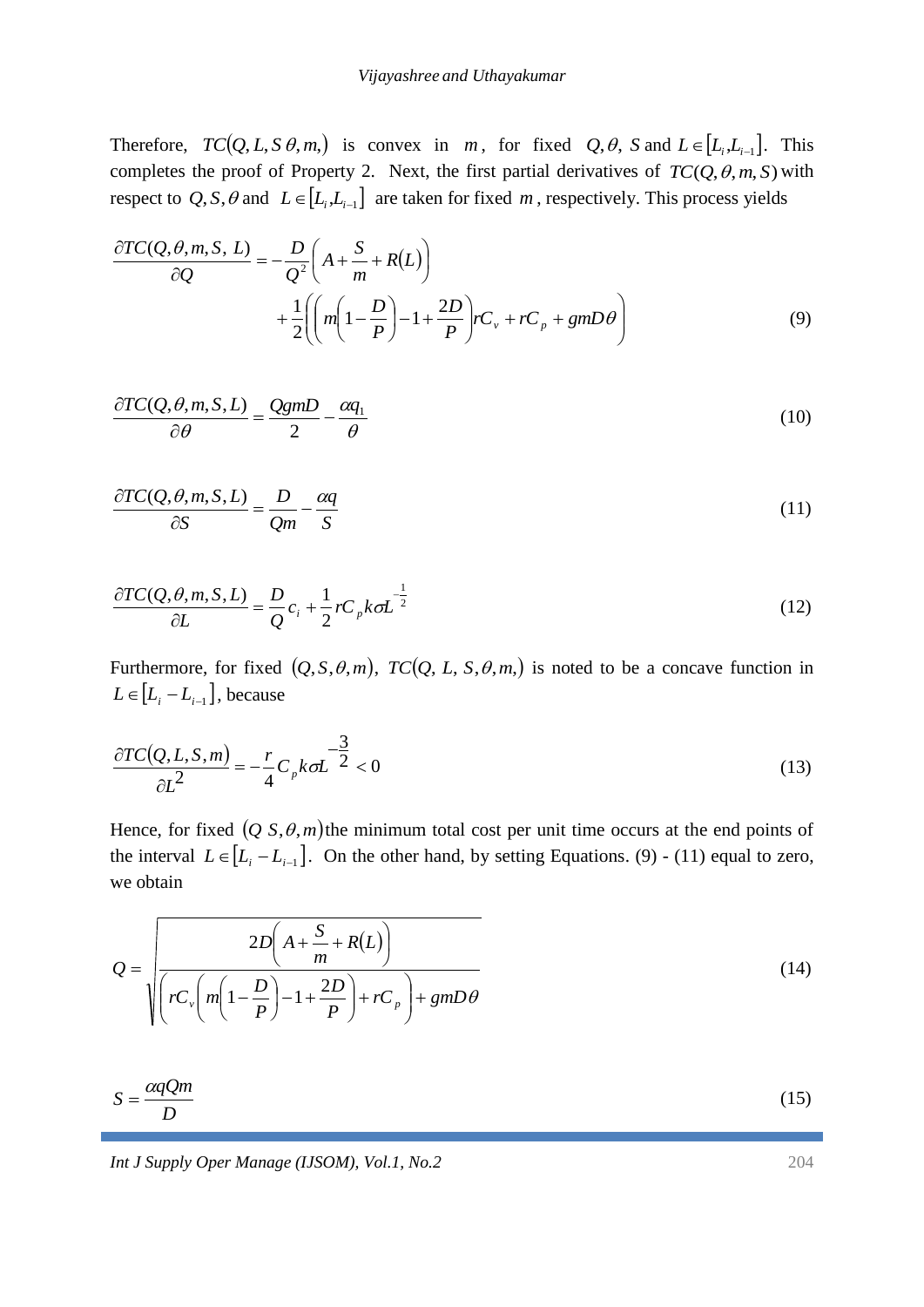$$
\theta = \frac{2\alpha q_1}{gmDQ} \tag{16}
$$

For fixed *m* and  $L \in [L_i - L_{i-1}]$ , by solving Equations (14)-(16), we can obtain the values of  $Q, S, \theta$  denote these value by  $(Q^*, \theta^*, S^*)$ .

The subsequent algorithm is proposed to find the optimal value of order quantity *Q*, Lead time  $L$ , opportunity cost of setup cost reduction  $S$ , opportunity cost for process quality  $\theta$ , and number of deliveries *m* .

#### **4.4. Algorithm in defective items under investment for quality improvement and setup cost reduction**

**Step 1** set  $m = 1$  since m is integer.

**Step 2** for each  $L_i$ ,  $i = 1, 2, 3...n$ . Perform (2.1)-(2.5.6)

- **2.1** Start with  $\theta_{i1} = \theta_0$ ,  $S_{i1} = S_0$ .
- **2.2** Substitute  $\theta_{i1}$ ,  $v_{i1}$  into Eq. (14) which evaluates  $Q_{i1}$ .
- **2.3** Utilizing  $Q_{i1}$  determines  $S_{i2}$  and  $\theta_{i2}$  from Eq. (15) and (16).
- **2.4** Repeat (2.2)-(2.3) until no change occurs in the values of  $Q_i$ ,  $S_i$ ,  $\theta_i$
- **2.5** Compare  $\theta'$  and  $\theta_0$ , and *S'* and *S<sub>0</sub>* respectively.

**2.5.1** If  $S' < S_0$  and  $\theta' < \theta_0$ , then the current solution is optimal for the given  $L_i$ . We denote the optimal solution by  $(Q_i^*, \theta_i^*, S_i^*)$ . If  $(Q_i^*, \theta_i^*, S_i^*)$ .  $=(Q_i^*, \theta_i^*, S_i^*)$ , then go to step  $(2.5.6)$ , otherwise go to step  $(2.5.2)$ .

**2.5.2** If  $S_i^* < S_0$  and  $\theta_i^* \ge \theta_0$ , \*  $\mathbf{0}$  $S_i^* < S_0$  and  $\theta_i^* \ge \theta_0$ , go to step (2.5.3). If  $S_i^* \ge S_0$  and  $\theta_i^* < \theta_0$ , \*  $\mathbf{0}$  $S_i^* \geq S_0$  and  $\theta_i^* < \theta_0$ , go to step (2.5.4). If  $S_i^* \ge S_0$  and  $\theta_i^* \ge \theta_0$ , \*  $\mathbf{0}$  $S_i^* \geq S_0$  and  $\theta_i^* \geq \theta_0$ , then go to step (2.5.5).

**2.5.3** Let  $\theta_i^* = \theta_i$  and utilize Eq. (14), and (15) to determine the new  $(Q_i', S_i')$  by a procedure similar to the one in Step 2, the result is denoted by  $(\hat{Q}_i, \hat{\theta}_i)$ . If  $\hat{S}_i < S_0$  then the optimal solution is obtained, i.e., if  $(Q_i^*, \theta_i^*, S_i^*)$ .  $= (\hat{Q}_i, \theta_o, \hat{S}_i)$ . then go to step (2.5.6), otherwise go to step (2.5.3.1).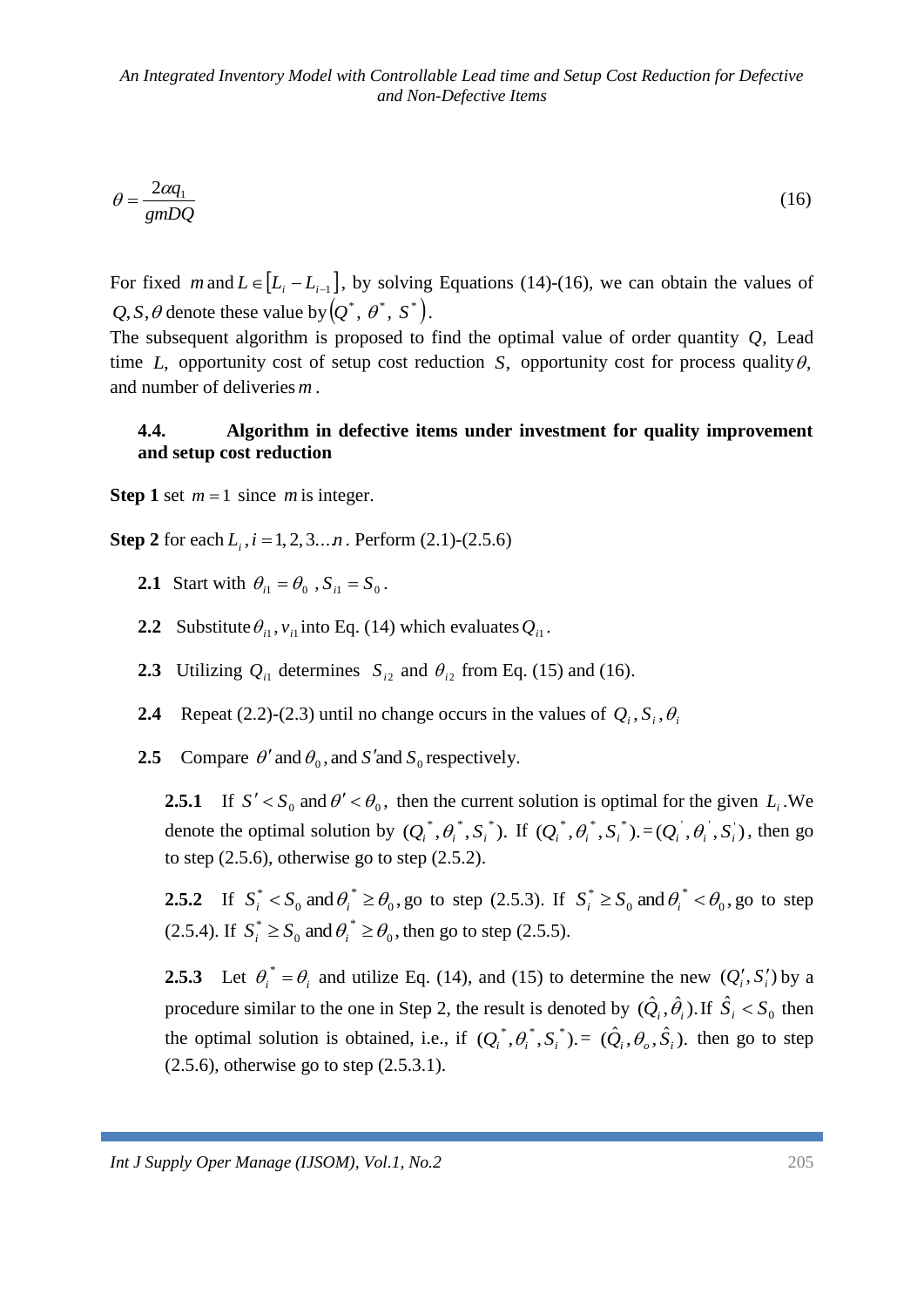2.5.3.1 Let  $S_i^* = S_0$  $S_i^* = S_0$  and utilize Eq. (14) to determine the new  $Q_i'$ , then go to step  $(2.5.6).$ 

**2.5.4** let  $\mathbf{0}$  $S_i^* = S_0$  and utilize Eq. (14), and (16) to determine the new  $(Q_i^{\prime}, \theta_i^{\prime})$  by a procedure similar to the one in Step 2, the result is denoted by  $(\tilde{Q}_i, \tilde{S}_i)$ . .<br>보기 If  $\vec{\theta}_i < \theta_0$ ∠<br>⇒ then the optimal solution is obtained, i.e., if  $(Q_i^*, \theta_i^*, S_i^*) = (\vec{Q}_i, \vec{\theta}, S_0)$ .  $\begin{array}{ccc} - & & \rightarrow & \rightarrow \\ \rightarrow & & \rightarrow & \end{array}$ then go to step (2.5.6), otherwise go to step (2.5.4.1).

2.5.4.1. Let  $\theta_i^* = \theta_0$  $\theta_i^* = \theta_0$  and utilize Eq. (14) to determine the new  $Q_i'$ , then go to step  $(2.5.6).$ 

**2.5.5** Let  $S_i^* = S_0$  $S_i^* = S_0$  and  $\theta_i^* = \theta_0$  $\theta_i^* = \theta_0$ , and utilize Eq. (14) to determine the new  $Q_i^{\prime}$ , then go to step (2.5.6).

**2.5.6** Utilize Eq. (8) to calculate the corresponding  $TC(Q_i^*, \theta_{i,i}^*, S_i^*, L_i^*, m)$ . Then go to step  $(3)$ .

 $\textbf{Step 3} \: \text{Find} \: \:_{\text{min}=1, \, 2, \, 3, ..., \, TC} \big( \mathcal{Q}^*_i, \mathcal{S}^*_i, \mathcal{O}^*_i, \mathcal{L}_i, m \big).$  $\mathcal{L}_{\text{cut}}\left\{ \mathcal{L}(\mathcal{Q}^{*}_{(m)}, \theta^{*}_{(m)}, \ \mathcal{S}^{*}_{(m)} \mathcal{L}^{*}_{(s(m)}, m^{*})\right) = \min_{\min=1,2,3,...,n} \mathcal{TC}(\mathcal{Q}^{*}_{i}, \theta^{*}_{(m)}, \mathcal{S}^{*}_{(m)}, L_{i}, m),$  $(m)$ \*  $(m)$ \*  $min=1, 2, 3...$  $\int_{m}^{\ast}L_{s(m)}^{\ast},m^{\ast}$  $(m)$ \*  $\left( \begin{smallmatrix} * & * & * \ m \end{smallmatrix} \right)$ ,  $\left. S^{*}_{(m)} L^{*}_{(s(m),m)} \right) =_{\min=1,2,3,...n} T C(Q^{*}_{i},\theta^{*}_{(m)},S^{*}_{(m)},L_{i},m),$  then  $\left(Q^*_{(m)},\theta^*_{(m)},S^*_{(m)},L^*_{(m)}\right)$  $(m)$ \*  $(m)$  $TC[Q_{(m)}^*, \theta_{(m)}^*, \boldsymbol{S}_{(m)}^*, \boldsymbol{L}_{(m)}^*]$  is the optimal solution for fixed  $m$  .

**Step 4** Set  $m = m + 1$ , repeat step (2) – step (3) to get  $TC(Q^*_{(m)}, L^*_{(m)}, \theta^*_{(m)}, S^*_{(m)}, m)$ .  $(m)$ \*  $\mathcal{L}_{(m)}^{\ast}, \mathcal{L}_{(m)}^{\ast}, \theta_{(m)}^{\ast}, \mathcal{S}_{(m)}^{\ast}, \, m \big).$ 

**Step 5** If  $TC(Q^*_{(m)}, L^*_{(m)}, \theta^*_{(m)}, S^*_{(m)}, m) \geq TC(Q^*_{(m)}, L^*_{(m)}, \theta^*_{(m)}, S^*_{(m)}, m+1),$  $\left( \begin{smallmatrix} * & * \ m) \end{smallmatrix} \right.,S_{-(m)}^*,m) \!\geq \! T C\big\!\!\left( \! \mathcal{Q}_{-(m)}^*, L_{-(m)}^*, \theta_{(m)}^* \! \right)$  $^{\ast}$  (m)  $,$   $L^{\ast}$  (m)  $,$   $\theta^{\ast}_{(m)}$  $TC(Q^*(m), L^*(m), \theta^*_{(m)}, S^*(m), m) \geq TC(Q^*(m), L^*(m), \theta^*_{(m)}, S^*_ {(m)}, m+1),$  then go to step (6), otherwise go to step (4).

**Step 6** Set  $[Q^*_{(m)}, L^*_{(m)}, \theta^*_{(m)}, S^*_{(m)}, m^*] = [Q^*_{(m+1)}, L^*_{(m+1)}, \theta^*_{(m+1)}, S^*_{(m+1)}, m+1],$  $(m+1)$ \*  $\left( \begin{smallmatrix} * & * \ m \end{smallmatrix} \right),\left. S\right\rangle_{(m)}^{*},m^{*} \left. \right) \!=\! \left( \! \mathcal{Q}^{*}_{-(m+1)},L^{*}_{-(m+1)},\theta^{*}_{(m+1)} \right)$  $^{\ast}$  (m)  $\overline{L}^{\ast}$  (m)  $\overline{\theta}^{\ast}_{(m)}$  $(Q^*(m), L^*(m), \theta^*_{(m)}, S^*_m, m^*) = (Q^*(m+1), L^*(m+1), \theta^*_{(m+1)}, S^*_m, m+1)$ , then  $(Q^*, \theta^*, S^*, L^*, m^*)$  is the set of optimal solution.

# **5. Numerical Examples for both defective and non defective items (i) Non defective items**

Consider an inventory system with following characteristics  $D = 1000$  unit/year, *P* = 3200 unit/ year, *A* = \$25/ order,  $S_0 = $400$ / set - up,  $C_p = $25$ / unit,  $I(S) = q \ln \left| \frac{S_0}{S} \right|$ ,  $\bigg)$  $\left(\frac{S_0}{S_0}\right)$  $\setminus$  $= q \ln \left( \frac{1}{2} \right)$ *S*  $S$ ) =  $q \ln \left( \frac{S}{S} \right)$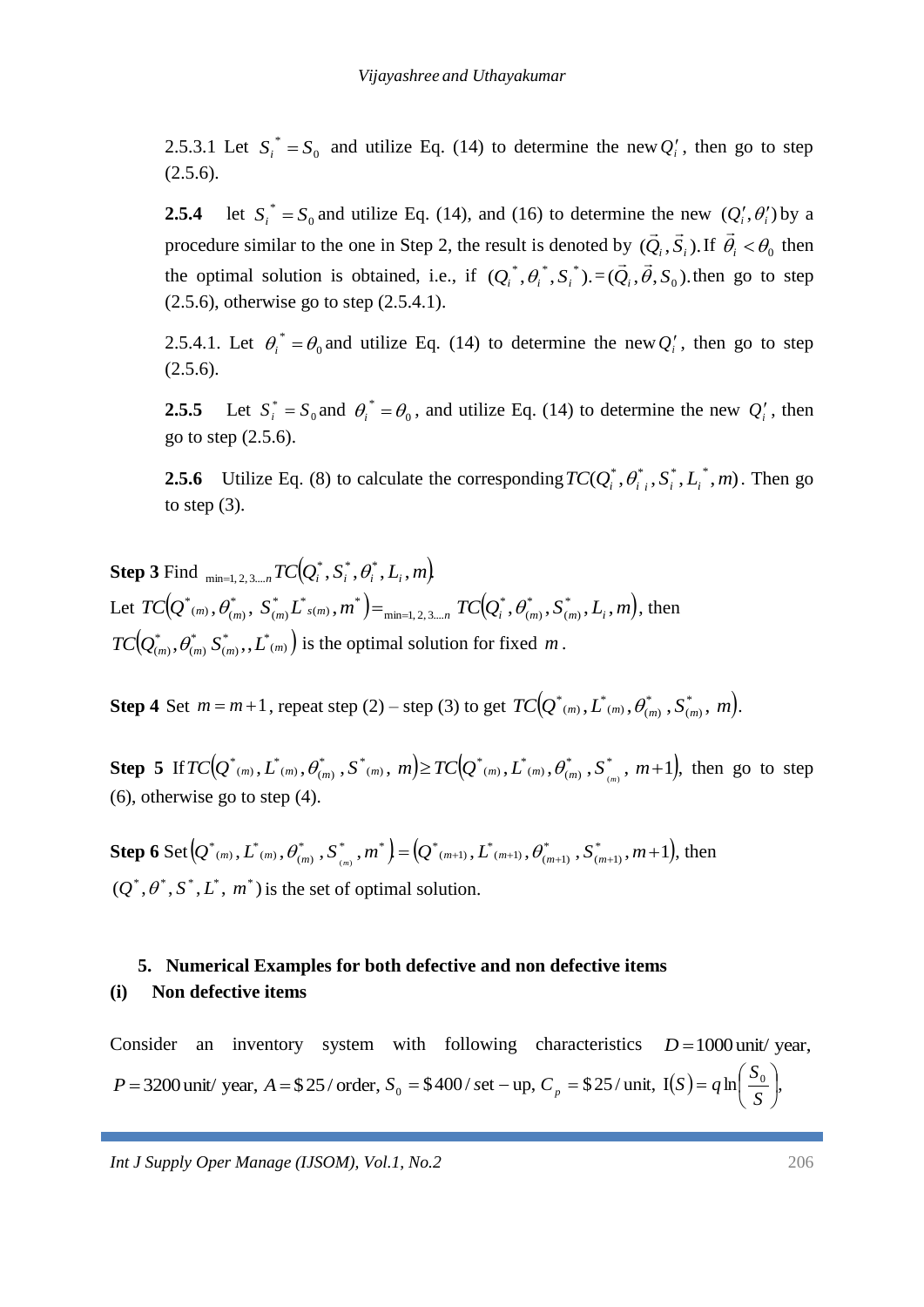$q = 3500, C_v = $20 / \text{unit}, r = 0.2, \alpha = 0.1, k = 2.33, \sigma = 7 \text{unit/week}$  and the lead time has three components with data shown in table 1.

| <b>Lead time</b><br>component | <b>Normal</b><br>duration<br>$b_i$ (days) | <b>Minimum</b><br>duration<br>$a_i$ (days) | Unit<br>crashing<br>cost<br>$c_i$ (\$/ days) |
|-------------------------------|-------------------------------------------|--------------------------------------------|----------------------------------------------|
|                               | 20                                        |                                            | 0.1                                          |
| $\mathcal{D}_{\mathcal{A}}$   | 20                                        |                                            | 1.2                                          |
| 3                             | 16                                        |                                            | 5.0                                          |

**Table 1.** Lead time data for the illustrative example

Applying the solution procedure of the proposed algorithm, the computational results are demonstrated in table 2, number of deliveries  $m^* = 2$ , optimal lead time  $L^* = 4 \text{ weeks}$ , optimal order quantity  $Q^* = 125$  *unit*, Opportunity cost for setup cost reduction  $S^* = $88$ , Total Cost  $TC = $1855$ . Pictorial representations and numerical analysis are presented to show the convexity of  $TC(Q, m, S, L)$  in figure (2) & (3).

|                | <b>Table 2.</b> Summary of the solution procedure for the mustiative example for non-defective fields |          |                                      |       |                |                 |       |      |                 |       |                |  |
|----------------|-------------------------------------------------------------------------------------------------------|----------|--------------------------------------|-------|----------------|-----------------|-------|------|-----------------|-------|----------------|--|
|                |                                                                                                       |          | $m=1$                                |       |                | $m=2$           |       |      | $m=3$           |       |                |  |
|                | L                                                                                                     | $R(L_i)$ | $\mathcal{Q}_{\scriptscriptstyle i}$ | $S_i$ | T <sub>C</sub> | $\mathcal{Q}_i$ | $S_i$ | TC   | $\mathcal{Q}_i$ | $S_i$ | T <sub>C</sub> |  |
| $\Omega$       | 8                                                                                                     | 0.0      | 162                                  | 57    | 1925           | 123             | 86    | 1875 | 102             | 107   | 1886           |  |
| $\mathbf{I}$   | 6                                                                                                     | 1.4      | 163                                  | 57    | 1903           | 125             | 88    | 1855 | 103             | 108   | 1869           |  |
| $\overline{2}$ | 4                                                                                                     | 18.2     | 186                                  | 65    | 1962           | 145             | 102   | 1944 | 121             | 127   | 1982           |  |

**Table 2.** Summary of the solution procedure for the illustrative example for non defective items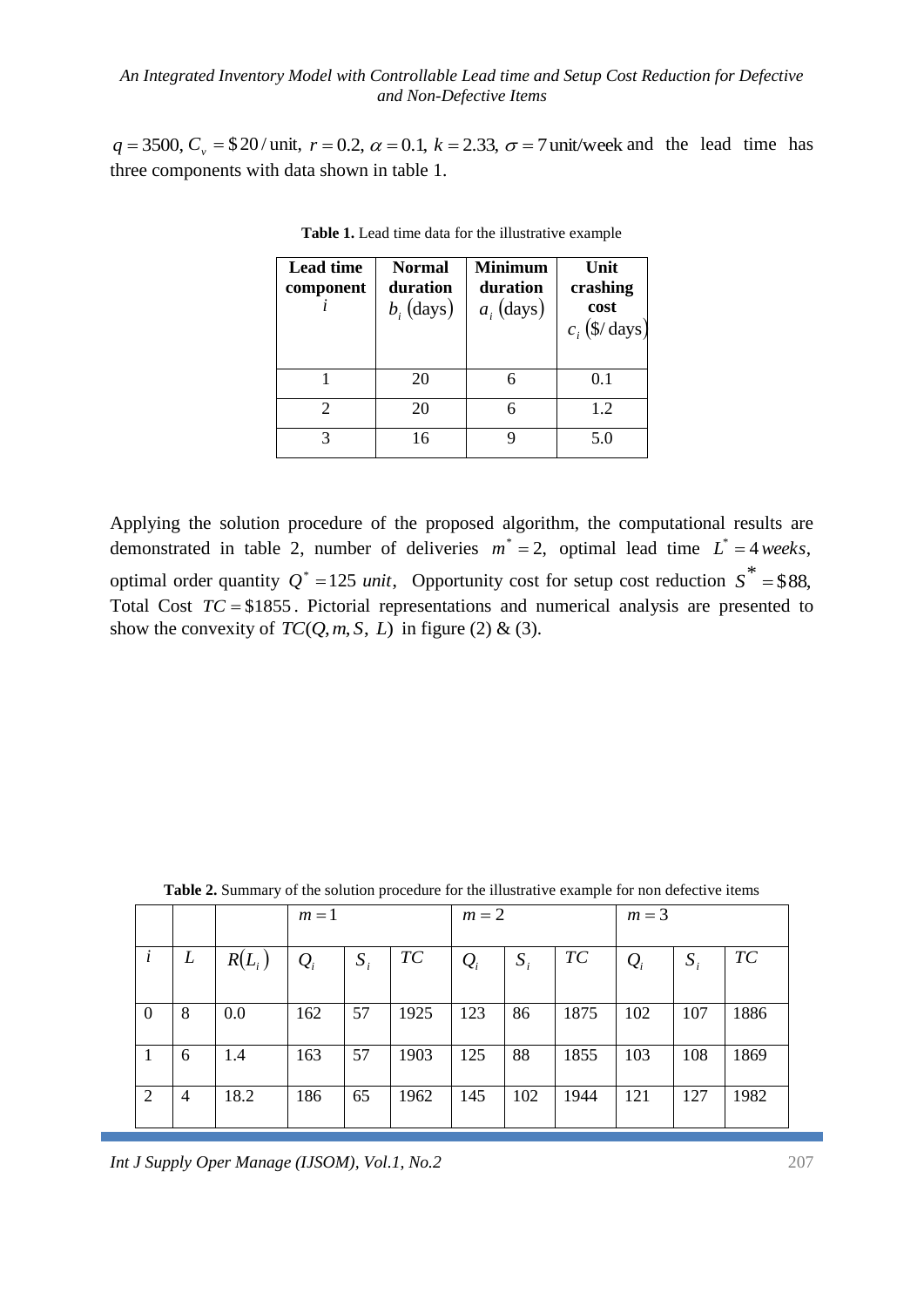#### *Vijayashree and Uthayakumar*



**Figure 2.** Pictorial representation for optimal solution for TC when  $L^* = 4$  weeks, m=2,  $Q^* = 125$ 



**Figure 3.** Pictorial representation for optimal solution

*Int J Supply Oper Manage (IJSOM), Vol.1, No.2* 208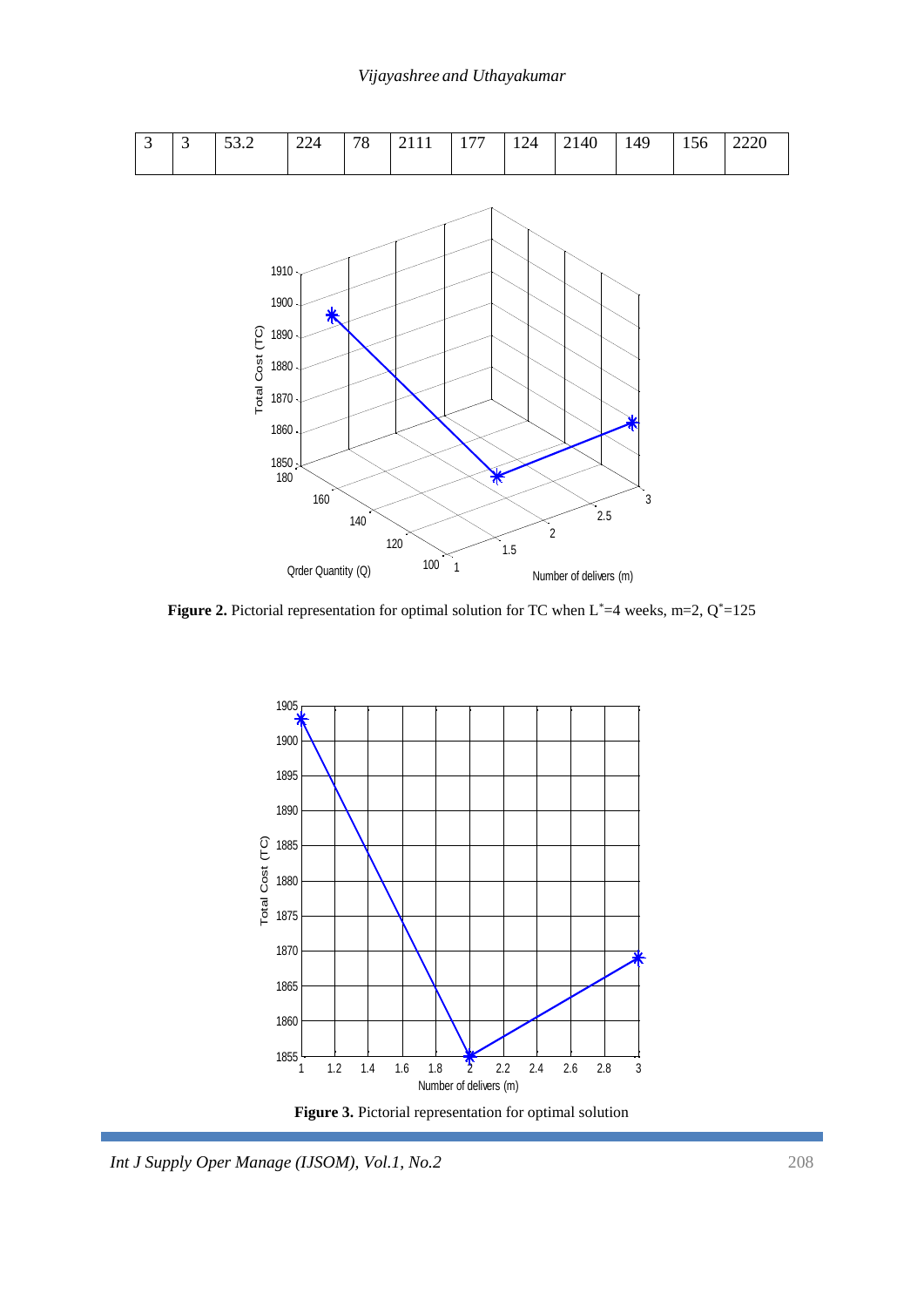### **(ii) Defective items under investment for quality improvement with setup cost reduction**

Consider an inventory system with following characteristics  $D = 1000$  unit/year, *P* = 3200 unit/ year, *A* = \$25/ order,  $S_0 = $400$ / set - up,  $C_p = $25$ / unit,  $I(\theta) = q_1 \ln \left| \frac{S_0}{Q} \right|$ , J  $\left(\frac{\theta_0}{\theta_0}\right)$  $\setminus$  $=q_1 \ln \left(\frac{\theta_0}{\theta}\right)$  $q(\theta) = q_1 \ln \left( \frac{\theta_0}{\theta_0} \right)$  $q_1 = 400, \ \theta_0 = 0.0002, \ g = \$15/$  per defective unit,  $C_v = \$20/$  unit,  $r = 0.2, \ \alpha = 0.1, \ k = 2.33,$  $I(S) = q \ln \left| \frac{S_0}{S} \right|,$ J  $\left(\frac{S_0}{\sigma}\right)$ J  $= q \ln \left( \frac{1}{2} \right)$ *S*  $(S) = q \ln \left( \frac{S_0}{S_0} \right)$ ,  $q = 3500$ ,  $\sigma = 7$  unit/week and the lead time has three components with data shown on table 1.

Applying the solution procedure of the proposed algorithm, the computational results are demonstrated in table 3, number of deliveries  $m^* = 2$  optimal lead time  $L^* = 4$  weeks, optimal order quantity  $Q^* = 118 \text{ unit}$ , Opportunity cost for setup cost  $S^* = $83$ , Opportunity cost for process quality  $\theta^* = 0.000022409$ , Total Cost *TC* = \$1984. Pictorial representations and numerical analysis are presented to show the convexity of  $TC(Q, \theta, m, S, L)$  in figure (4)  $& (5)$ .

|                |                |          | $m=1$ |       |             | $m=2$ |       |       |             | $m = 3$ |       |       |             |      |
|----------------|----------------|----------|-------|-------|-------------|-------|-------|-------|-------------|---------|-------|-------|-------------|------|
|                |                |          |       |       |             |       |       |       |             |         |       |       |             |      |
|                | $\overline{L}$ | $R(L_i)$ | $Q_i$ | $S_i$ | $\theta_i$  | TC    | $Q_i$ | $S_i$ | $\theta_i$  | TC      | $Q_i$ | $S_i$ | $\theta_i$  | TC   |
| $\overline{0}$ | 8              | 0.0      | 153   | 54    | 0.000034858 | 2036  | 117   | 86    | 0.000022792 | 2003    | 97    | 102   | 0.000018328 | 2023 |
|                | 6              | 1.4      | 154   | 54    | 0.000034632 | 2014  | 118   | 83    | 0.000022409 | 1984    | 99    | 104   | 0.000017957 | 2006 |
| 2              | $\overline{4}$ | 18.2     | 177   | 62    | 0.000030132 | 2079  | 138   | 97    | 0.000019324 | 2078    | 116   | 122   | 0.000015326 | 2126 |
| 3              | 3              | 53.2     | 216   | 76    | 0.000024691 | 2235  | 171   | 120   | 0.000015595 | 2282    | 145   | 152   | 0.000012261 | 2376 |

**Table 3.** Summary of the solution procedure for the illustrative example for defective items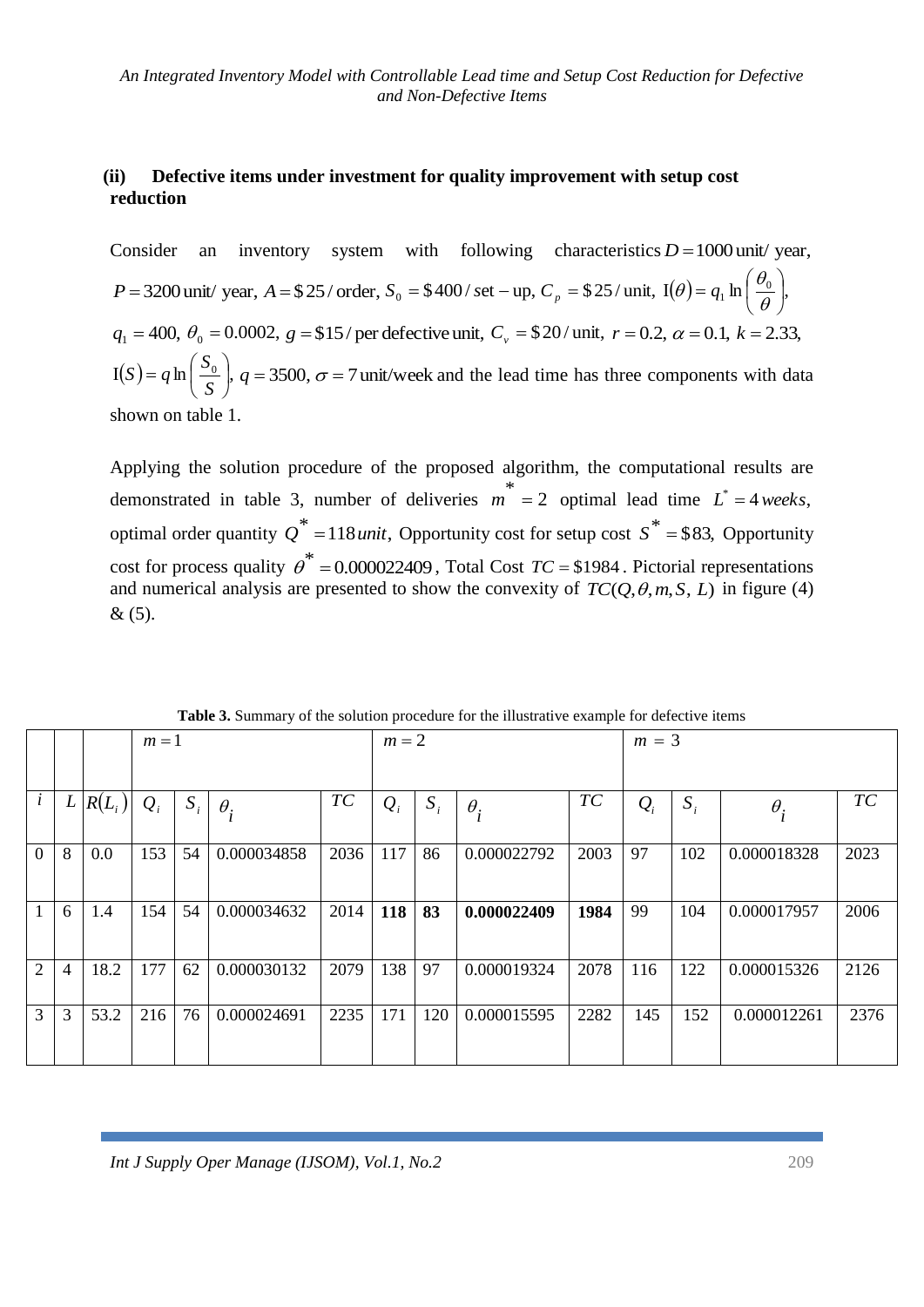

**Figure 4.** Pictorial representation for optimal solution for TC when  $L^*=4$  weeks,  $m^*=2 Q^*=118$ 



**Figure 5.** Pictorial representation for optimal solution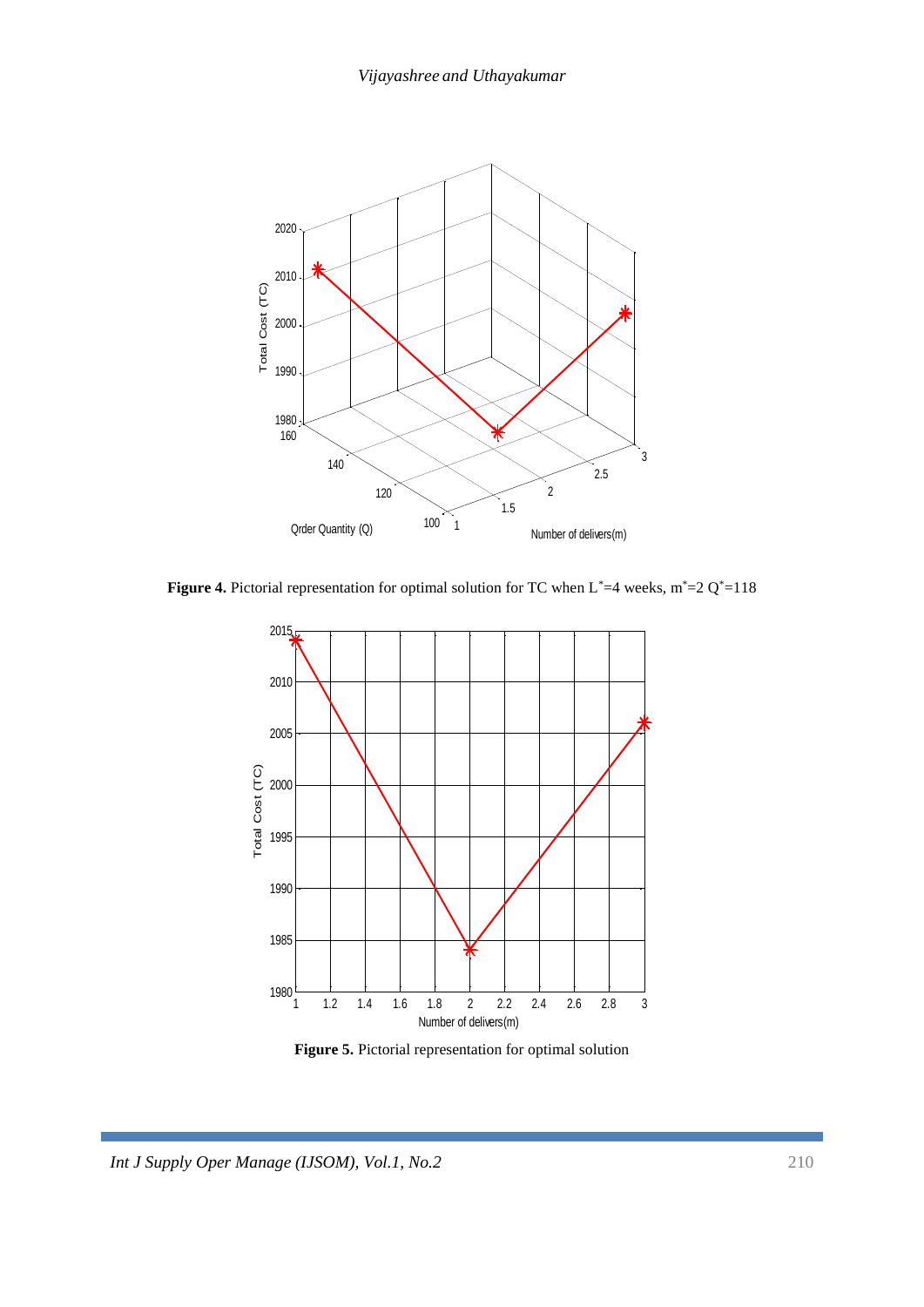### **6. Conclusion**

Reduction in setup cost, yield variability and lead time are important strategies in manufacturing system. The primary purpose of this paper is to present the vendor-purchaser integrated production inventory model under investment in quality improvements for defective and non defective items. Many companies have recognized the significance of lead time as a competitive weapon and have used lead time as a means of differentiating themselves in the market position. In the production environment, lead time is an important element in any inventory management system. The mathematical model is derived to investigate the effects of the best decisions when capital investment strategies in setup cost and investment for quality improvements are adopted. We developed an algorithm to minimize the total cost of the vendor-purchaser integrated system by simultaneously optimizing the order quantity, lead time, the number of deliveries, process quality, and setup cost reduction. In our model, the capital investment in process quality and setup cost reduction is assumed to be a logarithmic function. An iterative algorithm was devised to determine the optimal solution for optimal order quantity, process quality, lead time, setup cost reduction, and number of deliveries between the vendor and the purchaser. Furthermore, a numerical is given to illustrate the results for both defective and non defective items. Pictorial representation is also presented to illustrate the proposed model.

### **Acknowledgement**

The authors would like to acknowledge the Editor of the Journal and anonymous reviewer for their support and helpful clarification in the revising the paper. The  $1<sup>st</sup>$  author thankful to the DST INSPIRE Senior Research Fellowship (SRF) Fellowship, Ministry of Science and Technology, Government of India, under the grant no. DST/INSPIRE Fellowship/AORC-IF/UPGRD/2014-15 dated 04.07.2014.

### **References**

Banerjee, A. (1986). A joint economic-lot-size model for purchaser and vendor, *Decision Sciences*, Vol.17, pp. 292-311.

Ben-Daya, M., and Raouf, A. (1994). Inventory models involving lead time as decision variable, *Journal of the Operational Research Society*, Vol. 45, pp.579-582.

Chang, H.C., Ouyang, L.Y., Wu, K.S. and Ho, C.H. (2006). Integrated vendor- buyer cooperative inventory models with controllable lead time and ordering cost reduction, *European Journal of Operational Research*, Vol. 170, pp.481-495.

Coates, E.R. (1996). Manufacturing setup cost reduction, *Computers and Industrial Engineering*, Vol. 31, pp. 111-114.

Glock C.H. (2012). Lead time reduction strategies in a single vendor-single buyer integrated inventory model with lot size-dependent lead time and stochastic demand. *International Journal of Production Economics*, Vol. 136, pp. 37-44.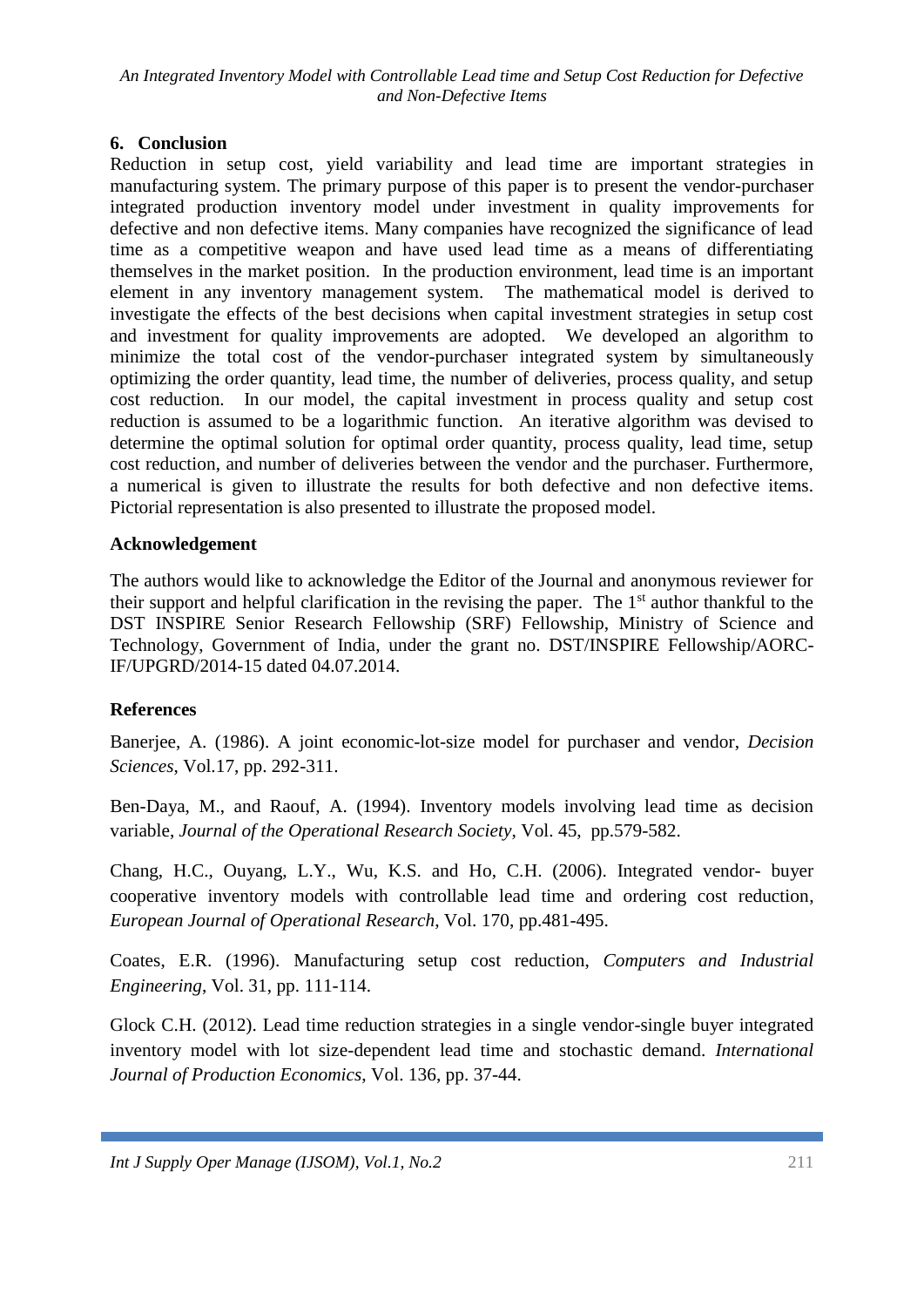Glock C.H. (2012<sup>a</sup>). The joint economic lot size problem: A review. *International Journal of Production Economics*, Vol. 135, pp. 671-686.

Goyal, S.K. (1976). An integrated inventory model for a single supplier single customer problem, *International Journal of Production Research*, Vol.15, pp.107-111.

Goyal, S.K. (1988). A joint economic-lot-size model for purchaser and vendor: A comment, *Decision Sciences*, Vol.19, pp.236-241.

Goyal, S.K. and Nebebe, F. (2000). Determination of economic production-shipment policy for a single-vendor single-buyer system, *European Journal of Operations Research*, Vol. 121, pp. 175-178.

Goyal, S.K. and Srinivasan, G. (1992). The individually responsible and rational decision approach to economic lot sizes for one vendor and many purchasers: a comment, *Decision Sciences*, Vol.23, pp. 777-784.

Hall, R.W., zero Inventories, Dow Jones Irwin, Homewood, IL, 1983.

Ho, C.H. (2009). A minimax distribution free procedure for an integrated inventory model with defective goods and stochastic lead time demand, *International Journal of Information and Management Sciences*, Vol.20, pp.161-171.

Hong, J.D. and Hayya, J.C. (1995). Joint investment in quality improvement and setup reduction, *Computers and Operations Research*, Vol. 22, pp. 567-574.

Hoque, M.A. (2013). A vendor-buyer integrated production inventory model with normal distribution of lead time. *International Journal of Production Economics*, Vol. 144, pp.409- 417.

Hoque, M.A. and Goyal, S.K. (2006). A heuristic solution procedure for an integrated inventory system under controllable lead-time with equal or unequal size batch shipments between a vendor and a buyer, *International Journal of Production Economics*, Vol. 102, pp. 217-225.

Hsu, S.L. and Lee, C.C. (2009). Replenishment and lead time decisions in manufacturer retailer chains, *Transportation Research Part E*, Vol.45, pp. 398-408.

Hwang, H., Kim, D.B. and Kim, Y.D. (1993). Multiproduct economic lot size models with investments costs for setup reduction and quality improvement, *International Journal of Production Research*, Vol. 31, pp. 691-703.

Keller, G. and Noori, H. (1988). Impact of investing in quality improvement on the lot size model, *Omega*, Vol. 15, pp. 595-601.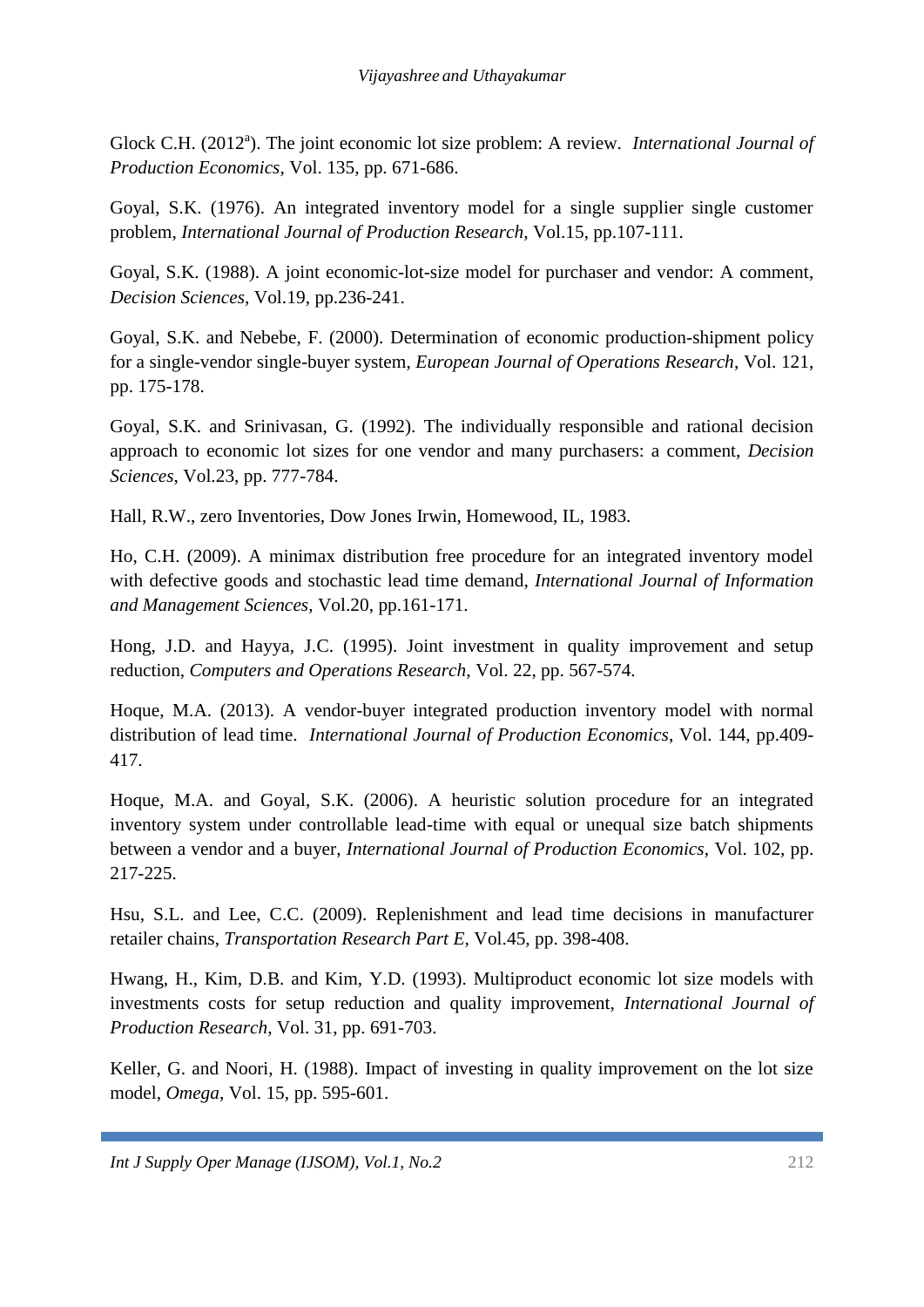Kim, K.L., Hayya, J.C. and Hong, J.D. (1992). Setup reduction in economic production quantity model, *Decision Science*, Vol. 23, pp. 500-508.

Liao, C.J., and Shyu, C.H. (1991). An analytical determination of lead time with normal demand, *International Journal of Operations & Production Management*, Vol.11, pp.72-78.

Moon, I. (1994). Multiproduct economic lot size models with investments costs for setup reduction and quality improvement: Review and extensions, *International Journal of Production Research*, Vol. 32, pp. 2795-2801.

Moon,I., and Choi,S. (1998). A note on lead time and distributional assumptions in continuous review inventory models, *Computers & Operations Research*, Vol. 25, pp. 1007- 1012.

Nasri, F., Affisco, J.F. and Paknejad, M.T. (1990). Setup cost reduction in an inventory model with finite range stochastic lead times, *International Journal of Production Research*, Vol. 28, pp. 199-212.

Ouyang, L.Y. and Chang, H.C. (1999). Impact of investing in quality improvement on (Q, r, L) model involving the imperfect production process, *Production Planning Control*, Vol. 11, pp.598-607.

Ouyang, L.Y., Chen, C.K. and Chang, H.C. (1999<sup>a</sup>). Lead time and ordering cost reductions in continuous review inventory systems with partial backorders, *Journal of the Operational Research Society*, Vol. 50, pp. 1272-1279.

Ouyang, L.Y., Wu, K.S. and Ho, C.H. (2004). Integrated vendor-buyer cooperative models with stochastic demand in controllable lead time, *International Journal of Production Economics*, Vol. 92, pp.255-266.

Ouyang, L.Y., Wu, K.S. and Ho, C.H. (2007). An integrated vendor buyer inventory model with quality improvement and lead time reduction, *International Journal of Production Economics*, 108, 349-358.

Ouyang, L.Y., and Chuang, B.R.  $(1999<sup>b</sup>)$ .  $(Q, R, L)$  inventory model involving quantity discounts and a stochastic backorder rate, *Production Planning & Control*, Vol. 10, pp. 426- 433.

Ouyang, L.Y., and Chuang, B.R. (1999<sup>c</sup>). A minimax distribution free procedure for stochastic inventory models with a random backorder rate, *Journal of the Operations Research Society of Japan*, Vol. 42, pp.342-351.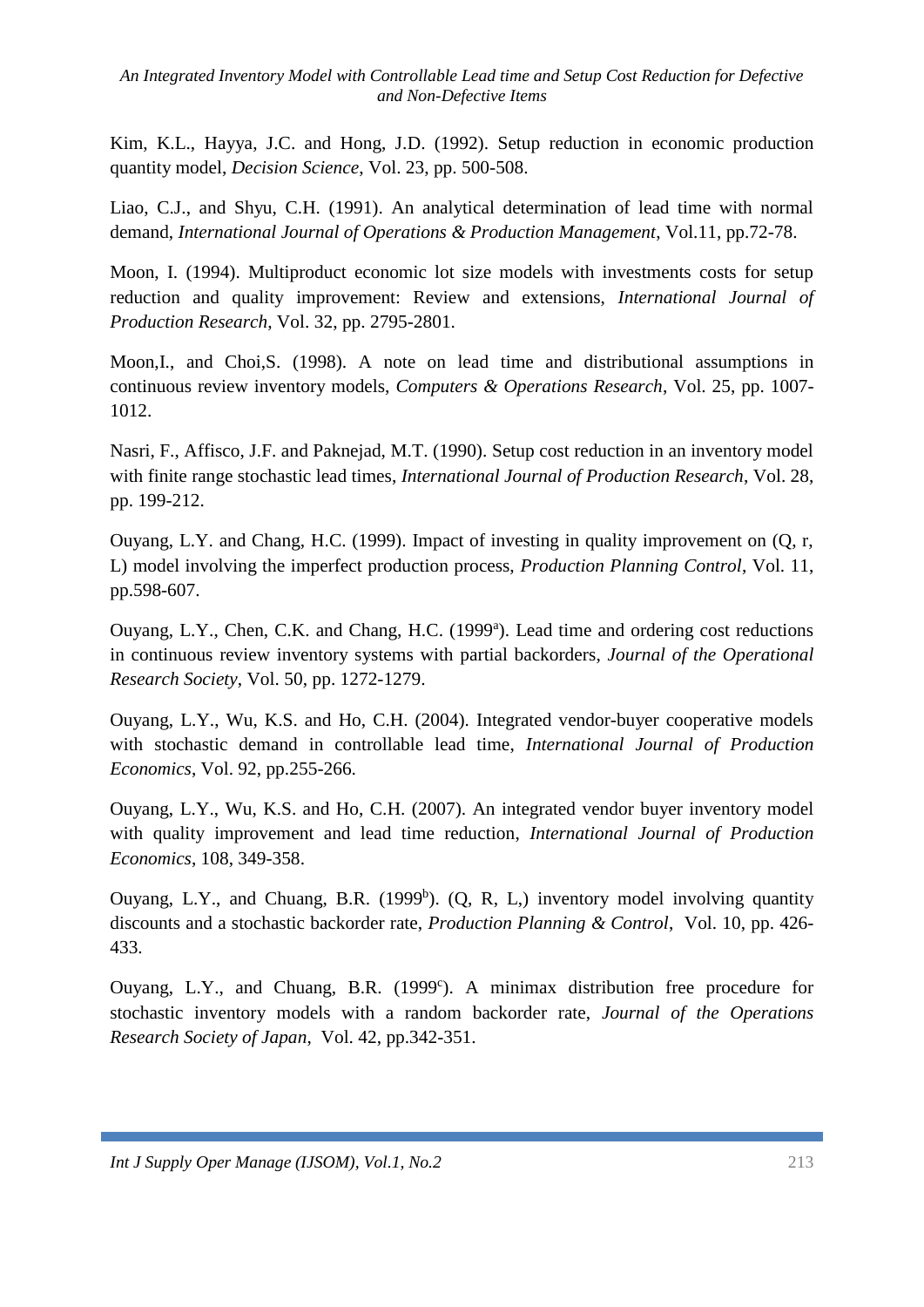Ouyang, L.Y., and Chuang, B.R. (2000). Stochastic inventory models involving variable lead time with a service level constraint, *Yugoslav Journal of Operations Research*, Vol. 10, pp.81-98

Ouyang, L.Y., Chuang, B.R., and Wu, K.S. (1999<sup>d</sup>). Optimal inventory policies involving variable lead time with defective items, *Journal of the Operational Research Society of India*, Vol.36, pp. 374-389.

Paknejad, M. J. and Affisco, J. F. (1987). The effect of investment in new technology on optimal batch quantity, *Proceedings of the Northeast Decision Sciences Institute, DSI, RI, USA*, 118-120.

Pan, J.C.H. and Yang, J.S. (2004). Just-in-time: an integrated inventory model involving deterministic variable lead time and quality improvement investment, *International Journal of Production Research*, Vol. 42, pp. 853-863.

Pan, J.C.H. and Yang, J.S.A. (2002). Study of an integrated inventory with controllable lead time, *International Journal of Production Research*, Vol. 40, pp. 1263-1273.

Pandey, A., Masin, M. and Prabhu, V. (2007). Adaptive logistic controller for integrated design of distributed supply chains, *Journal of Manufacturing Systems*, Vol.26, pp. 108-115.

Porteus, E.L. (1985). Investing in reduced setups in the EOQ model, *Management Sciences*, Vol. 31, pp. 998-1010.

Porteus, E.L. (1986). Optimal lot sizing process quality improvement and setup cost reduction, *Operations Research*, Vol. 34, pp.137-144.

Rosenblatt, M.J. and Lee, H.L. (1986). Economic production cycles with imperfect production processes, *IIE Transactions*, Vol.18, pp. 48-55.

Schonberger, R. (1982). Japanese Manufacturing Techniques, the Free, New York.

Tang, J., Yung, K.L. and Ip, A. W.H. (2004). Heuristics-based integrated decisions for logistics network systems, *Journal of Manufacturing Systems*, Vol.23, pp.1-13.

Teng, J.T., Crdenas, B.L.E. and Lou, K.R. (2011). The economic lot-size of the integrated vendor-buyer inventory system derived without derivatives: a simple derivation, *Applied Mathematics and Computation*, Vol. 217, pp. 5972-5977.

Tersine, R. (1994). Principle of Inventory and Material Management, Fourth Edition. Prentice-Hall, USA.